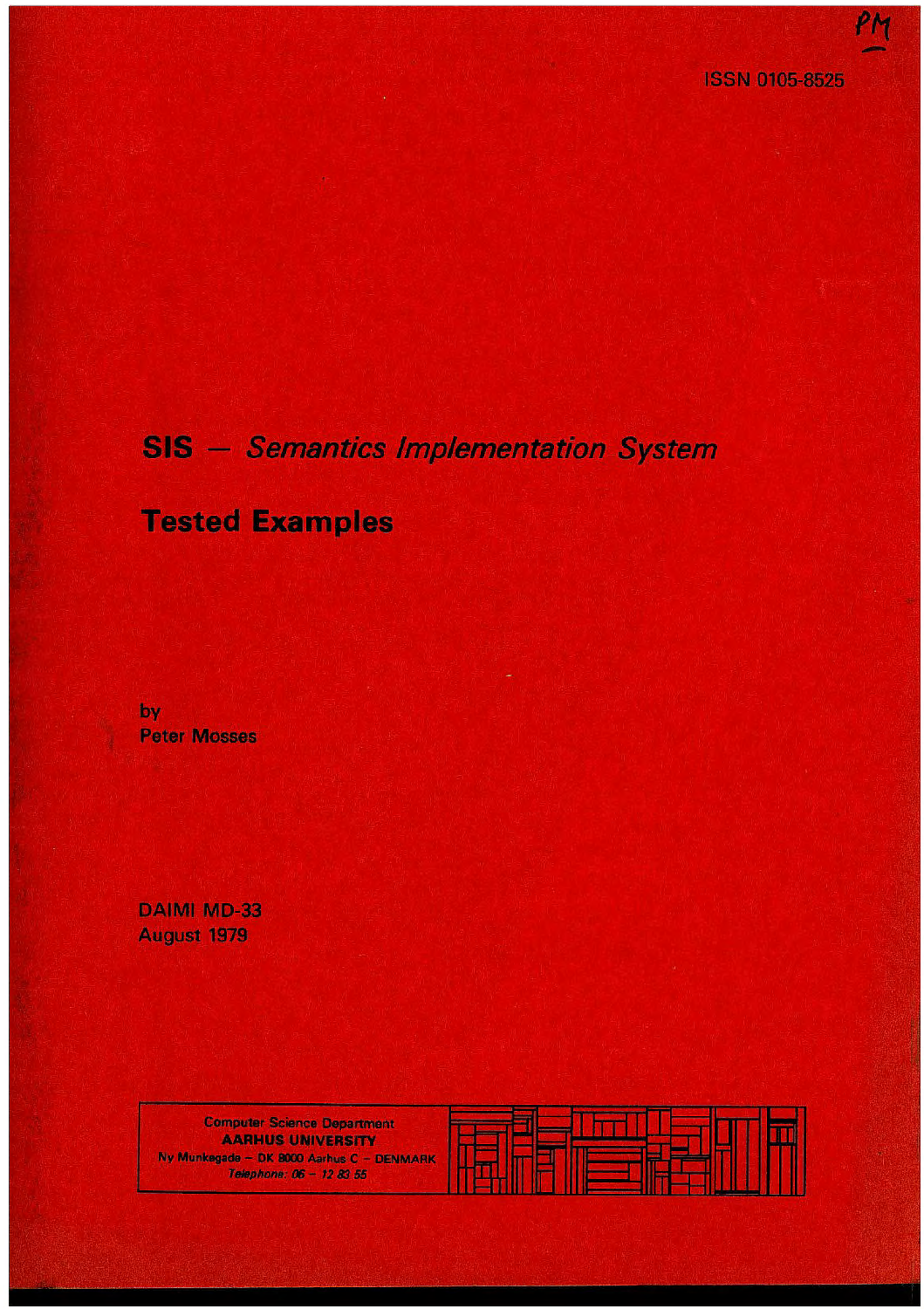# SIS - *Semantics Implementation System*

## Tested Examples

by Peter Mosses

DAIMI MD-33 August 1979

> Computer Science Department **AARHUS** UNIVERSITY Ny Munkegade - DK 8000 Aarhus C - DENMARK *Telephone: 06- 72 83 55*

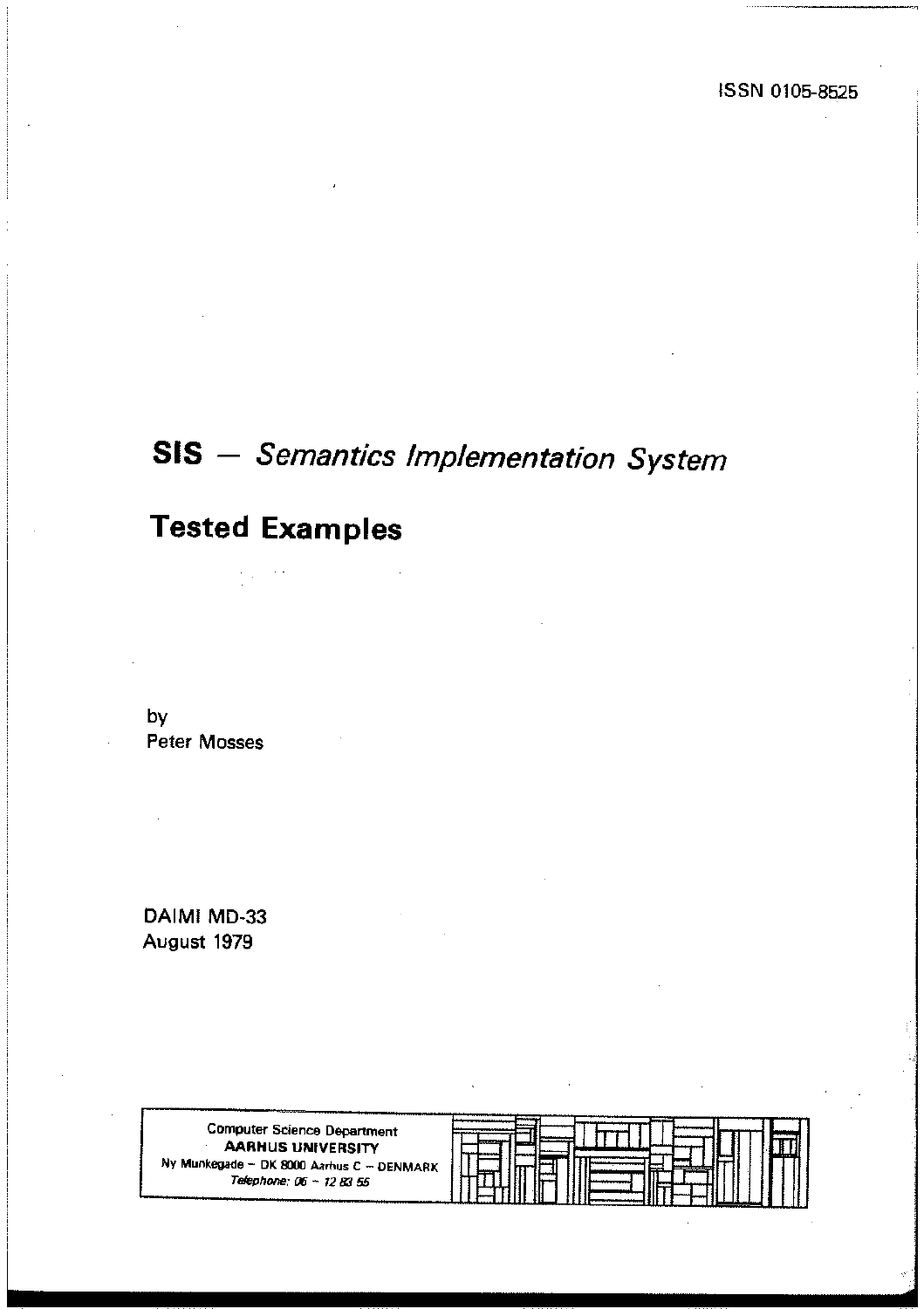#### **FORE\ORD** . . . . . . . . .

Ą

give about

This document gives some examples of language descriptions which have been tested using SIS. The amount of testing<br>carried out varies considerably. It is NOT claimed that there are no "bugs" left in the examples. claimed that

It is hoped that a study of the examples will help the reader to use GRAM and DSL. However, one is warned against slavishlY following the style and layout conventions of the examples: most of them were forrrulated several years ago, and neater versions could surely be made, even within the confines ot the current version of DSL.

Please let me know if you find any bugs in the examples. I would also welcome further contributions to this document, especiallY ones illustrating a radically different style.

References to separately~published tested examples are given at the end.

- il -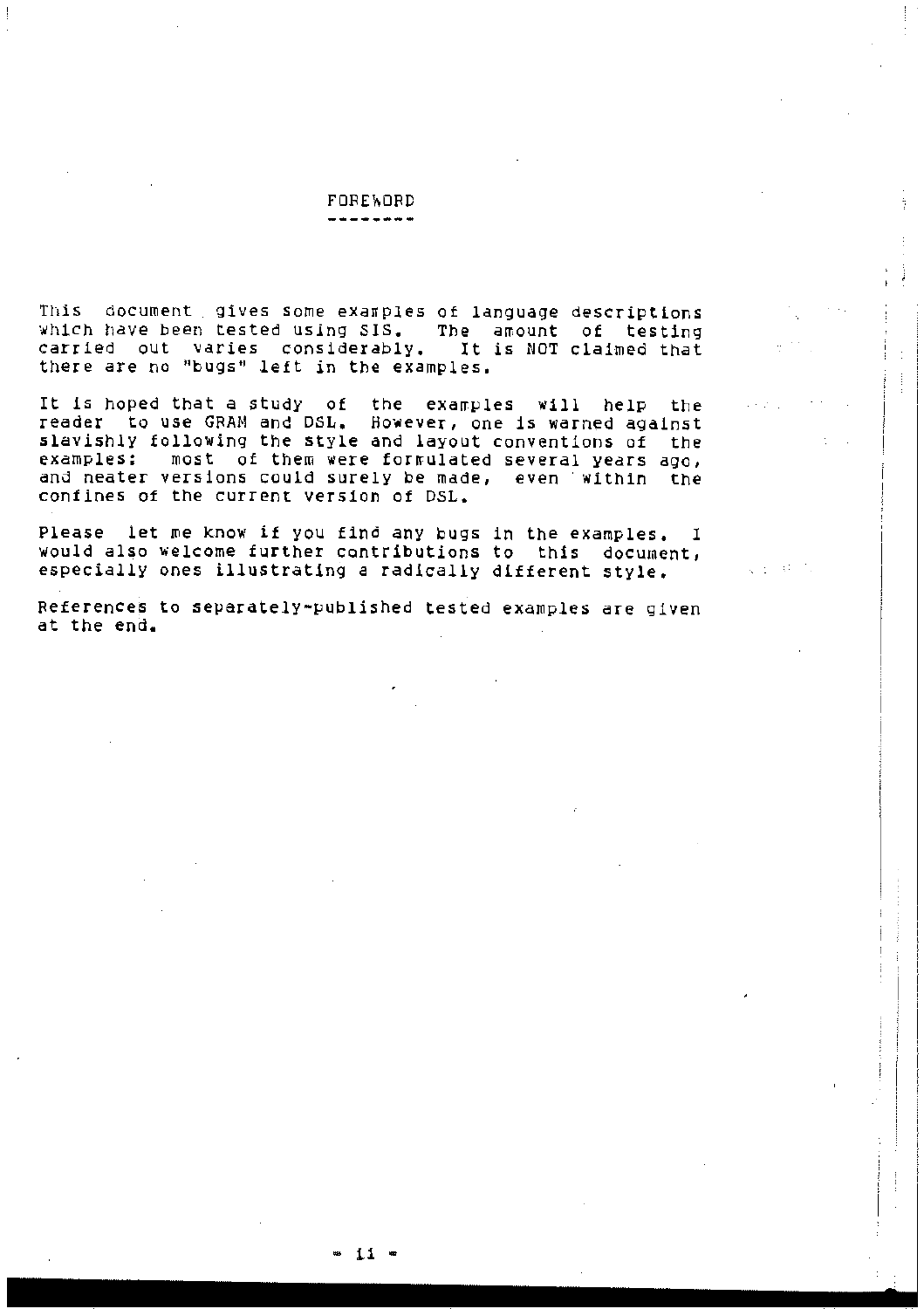## CONTENTS

Ţ

| FOREWORD                                                                                                                                                                                                                                                                                                                                                               | 11  |
|------------------------------------------------------------------------------------------------------------------------------------------------------------------------------------------------------------------------------------------------------------------------------------------------------------------------------------------------------------------------|-----|
| CONTENTS                                                                                                                                                                                                                                                                                                                                                               | 111 |
| Lambda-Calculus with Atoms                                                                                                                                                                                                                                                                                                                                             |     |
| LOUP                                                                                                                                                                                                                                                                                                                                                                   | 5   |
| PL                                                                                                                                                                                                                                                                                                                                                                     | 11  |
| M-Lisp                                                                                                                                                                                                                                                                                                                                                                 | 21  |
|                                                                                                                                                                                                                                                                                                                                                                        |     |
| <b>REFERENCES</b><br>$\alpha=1.2$<br>$\sum_{i=1}^M \sum_{j=1}^M \sum_{j=1}^M \sum_{j=1}^M \sum_{j=1}^M \sum_{j=1}^M \sum_{j=1}^M \sum_{j=1}^M \sum_{j=1}^M \sum_{j=1}^M \sum_{j=1}^M \sum_{j=1}^M \sum_{j=1}^M \sum_{j=1}^M \sum_{j=1}^M \sum_{j=1}^M \sum_{j=1}^M \sum_{j=1}^M \sum_{j=1}^M \sum_{j=1}^M \sum_{j=1}^M \sum_{j=1}^M \sum_{j=1}^M \sum_{j=1}^M \sum_{j$ | 31  |

 $\bar{\mathbf{v}}$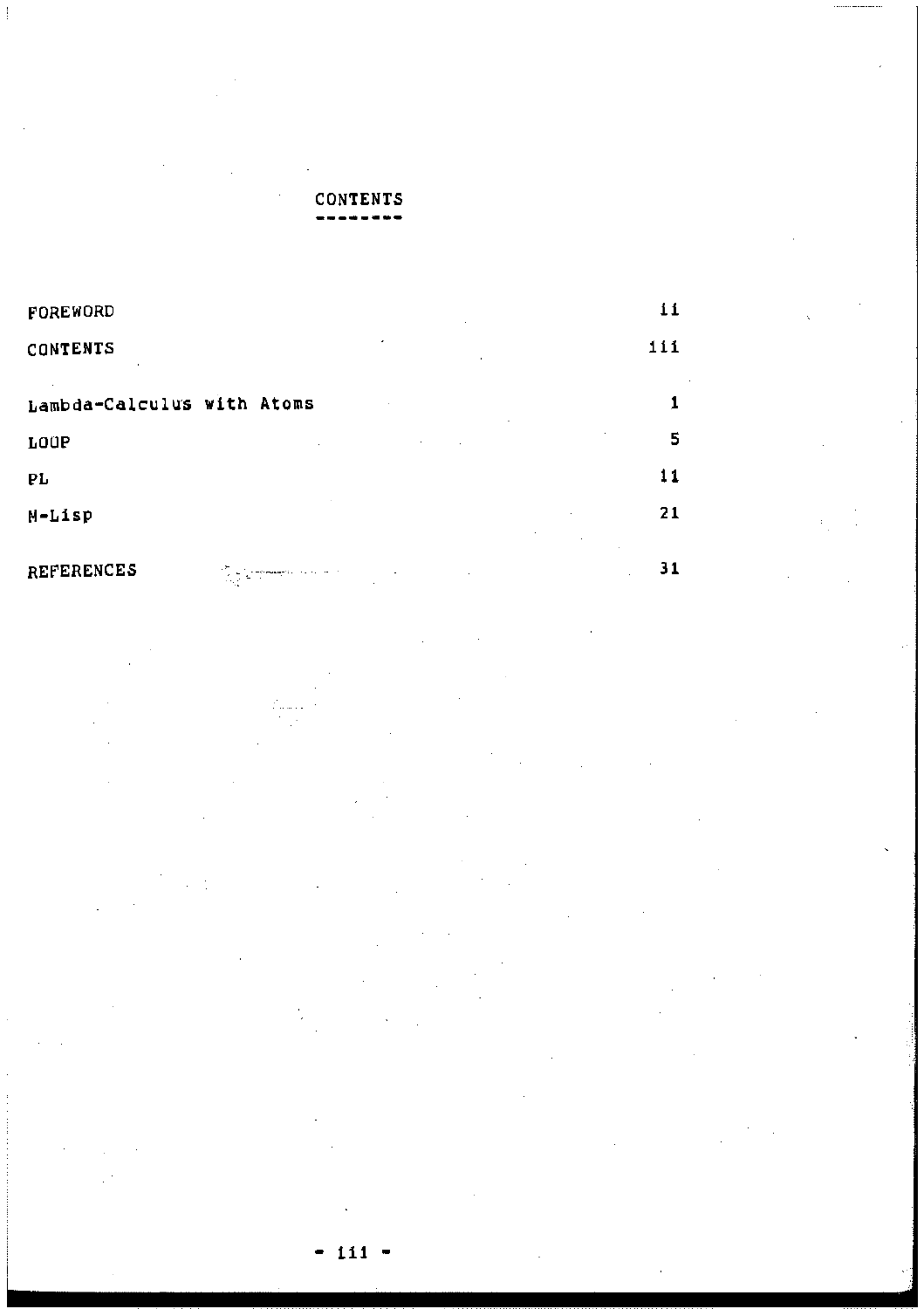### Lambda-Calculus with Atoms ------ --------

This is just the lambda=calculus, with the natural numbers as atoms. The symbol '\' represents 'lambda'.

The identifiers 'plus' and 'mult' are pre=defined to be suitable operators on the natural numbers.

The example serves as a gentle introduction to SIS for students -- give them the LC-Parser, let them work out and test LC-Semantics for themselves.

Example Program:

(\ double. \ twice. \ thrice.

thrice(twice double)l

 $\sum_{i=1}^{\infty} \frac{1}{2} \sum_{i=1}^{\infty} \frac{1}{2} \sum_{i=1}^{\infty} \frac{1}{2} \sum_{i=1}^{\infty} \frac{1}{2} \sum_{i=1}^{\infty} \frac{1}{2} \sum_{i=1}^{\infty} \frac{1}{2} \sum_{i=1}^{\infty} \frac{1}{2} \sum_{i=1}^{\infty} \frac{1}{2} \sum_{i=1}^{\infty} \frac{1}{2} \sum_{i=1}^{\infty} \frac{1}{2} \sum_{i=1}^{\infty} \frac{1}{2} \sum_{i=1}^{\infty$ 

```
) 
(\n. plus n n) 
(\f, \n, f(f(n)))<br>(\f, \n, f(f(n)))<br>(\f, \n, f(f(f(n))))
```
Result of Compiling:

LAMB "LC-Semantics (Program)"

"N"NODE<64>

END

Degree of Testedness: High.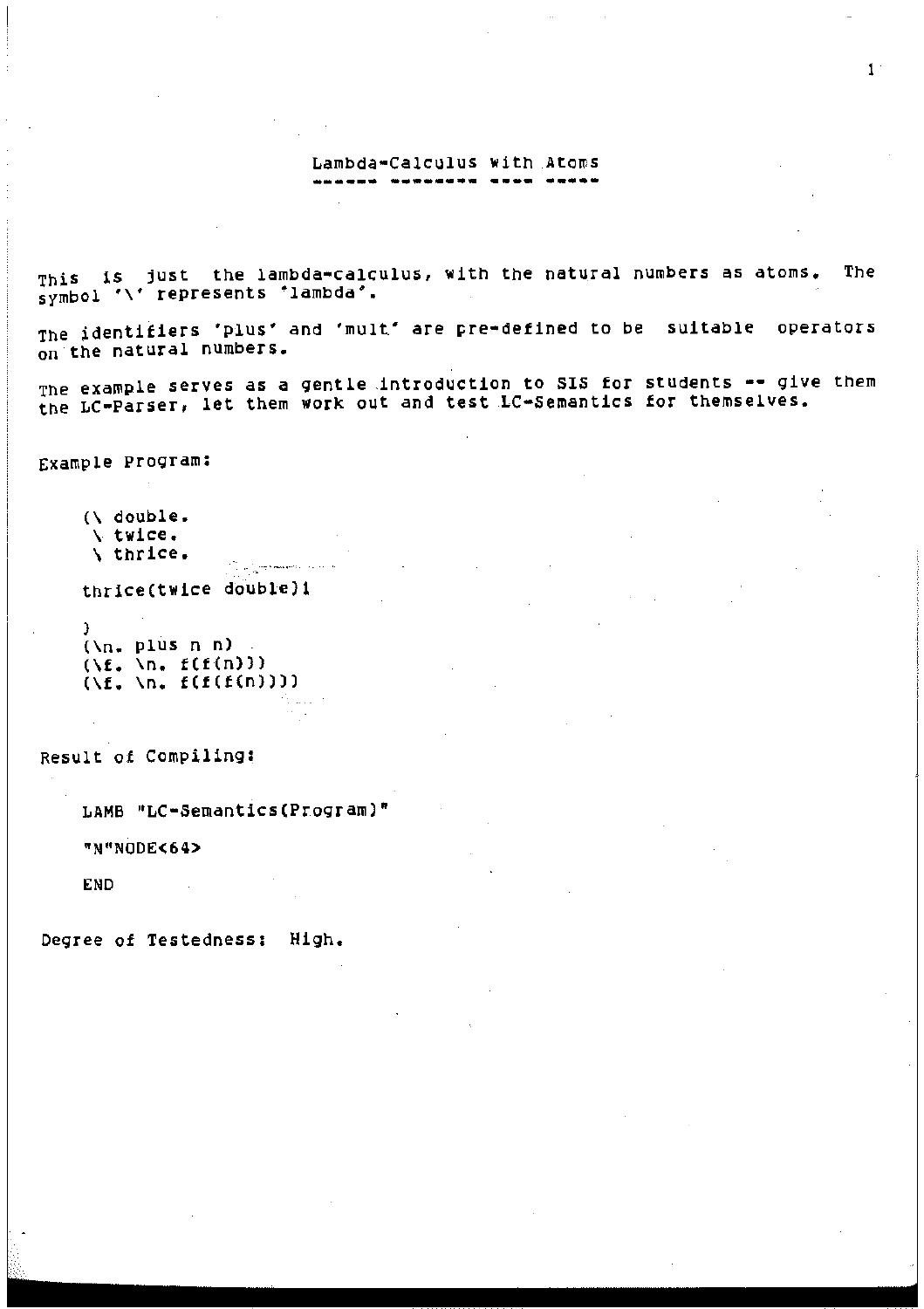**TESTED EXAMPLES** 

 $\bar{\tau}$ 

 $\mathcal{L} \subset \mathcal{L}$ 

 $\mathcal{L}$ 

y.

ţ.

t.

 $\frac{1}{2}$  .

ng p

цŽ,

é.

لكروء N)

M.

**GRAM** "LC-Parser" SYNTAX  $\cdots$ "\" ide "." exp exp  $exp-a$  $:exp-a$ - 1  $\prime$ exp-a exp-b exp-a  $: 1 =$  $exp-b$  $i$ exp-b  $\mathbf{r}$ 7 :ide  $exp-b$  $22 =$ ide num :num  $\prime$  $n \in \mathbb{N}$ **\*)** #  $\prime$ exp ÷ "IDE" ide  $1.1 \pm 1.0$  $\mathbf q$ ÷  $: : =$ "NUM"  $\mathbf{n}$ num 1 DOMAINS Exp :  $exp, exp = a, exp = b$ :  $\sim$ LEXIS :CONC symb+ ; symb+ exp  $\pm i =$ :< OUT"IDE", ide>  $\pm$   $\pm$ ide symb :<OUT"NUM", num> num 1  $\frac{1}{2}$   $\leftrightarrow$   $\frac{1}{2}$ Ż layout+ :QUOTE letter+ ide - $\mathbf{z}$  :  $=$ letter+ Ŧ  $"a"..."z"$ letter  $\ddot{ }$  $\equiv$  $\equiv$  $\equiv$ :NUMBER digit+ num  $1:2$ digit+  $\ddot{\phantom{0}}$  $"0"..."9"$ digit  $\overline{1}$  $= 22$ " " / CC"C" / CC"L" / CC"T" ÷ layout  $z = z$ 

END

 $\overline{a}$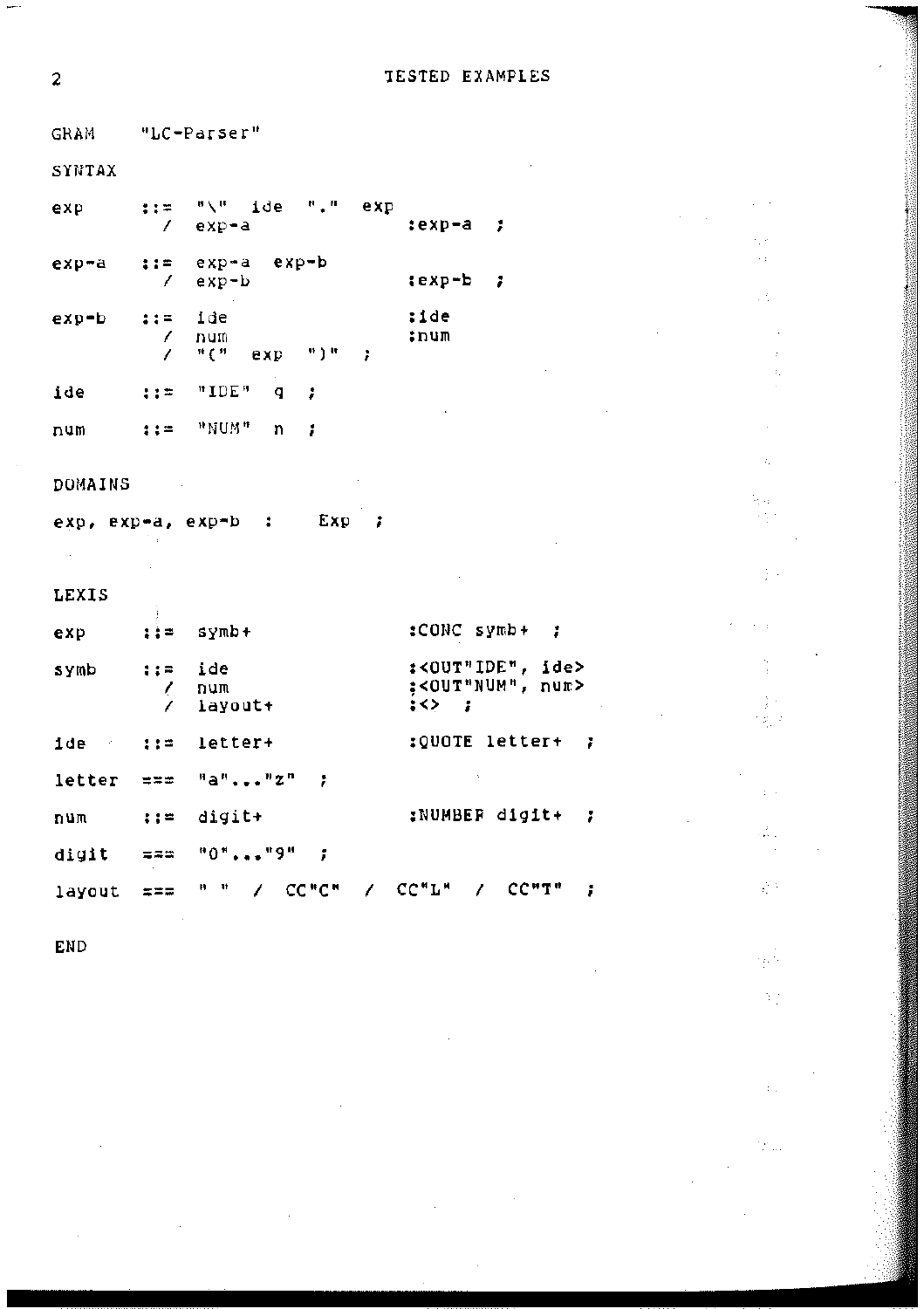### Lambda-Calculus with Atoms

 $\overline{1}$ 

| DSL                                                            | "LC-Semantics"                                                                                                                      |                                                                                                                                                                                                                                                                                                                                                                                                                                                                                                                             |
|----------------------------------------------------------------|-------------------------------------------------------------------------------------------------------------------------------------|-----------------------------------------------------------------------------------------------------------------------------------------------------------------------------------------------------------------------------------------------------------------------------------------------------------------------------------------------------------------------------------------------------------------------------------------------------------------------------------------------------------------------------|
| DOMAINS<br>! Syntactic:<br>÷.<br>exp<br>1de -<br>÷<br>num<br>÷ | 云<br>Exp<br>$[$ "IDE" $Q$ ] ;<br>1de<br>Ξ<br>I"NUM" NJ<br>Num<br>$\mathbf{r}$<br>- 1                                                | ["\" Ide "," Exp] ⁄ [Exp Exp]<br>-1<br>$\text{Ide}$ / Num / $\left[\begin{array}{cc} 1 \end{array} \right]$ $\left[\begin{array}{cc} 1 \end{array} \right]$ $\left[\begin{array}{cc} 1 \end{array} \right]$ $\left[\begin{array}{cc} 1 \end{array} \right]$ $\left[\begin{array}{cc} 1 \end{array} \right]$ $\left[\begin{array}{cc} 1 \end{array} \right]$ $\left[\begin{array}{cc} 1 \end{array} \right]$ $\left[\begin{array}{cc} 1 \end{array} \right]$ $\left[\begin{array}{cc} 1 \end{array} \right]$ $\left[\begin{$ |
| Semantic:<br>ı<br>е<br>÷<br>£<br>÷<br>n :<br>÷<br>q.<br>r<br>÷ | $[N]$ /<br>[F]<br>Е<br>Ŧ<br>Ξ<br>$E \rightarrow E$<br>F<br>霊<br>1<br>N<br>ĩ.<br>Ω<br>÷<br>$I$ de $\rightarrow$ E ;<br>R<br>$\equiv$ |                                                                                                                                                                                                                                                                                                                                                                                                                                                                                                                             |
| DEF                                                            | ee(exp0)(r): $E =$                                                                                                                  |                                                                                                                                                                                                                                                                                                                                                                                                                                                                                                                             |
|                                                                | CASE exp0<br>/["\" ide "." expl ->                                                                                                  | LET $f = LM$ e. ee(exp)(r\ide<-e)<br>IN<br>[11]                                                                                                                                                                                                                                                                                                                                                                                                                                                                             |
|                                                                | $/$ [exp1 exp2] $\rightarrow$                                                                                                       | LET $[f] = ee(exp1)(r)$<br>IN<br>f(ee(exp2)(r))                                                                                                                                                                                                                                                                                                                                                                                                                                                                             |
|                                                                | /["IDE" q] <del>-</del> >                                                                                                           | r(exp0)                                                                                                                                                                                                                                                                                                                                                                                                                                                                                                                     |
|                                                                | /["NUM" n] ~>                                                                                                                       | -InJ                                                                                                                                                                                                                                                                                                                                                                                                                                                                                                                        |
|                                                                | ESAC                                                                                                                                | ee(exp)(r)                                                                                                                                                                                                                                                                                                                                                                                                                                                                                                                  |
| WITH                                                           | $r0 = LM$ ("IDE" q).                                                                                                                |                                                                                                                                                                                                                                                                                                                                                                                                                                                                                                                             |
|                                                                | CASE q<br>"plus" -><br>$\prime$<br>™mult" -><br>Z<br><b>ESAC</b>                                                                    | fun(LAM n1. LAM n2. n1 PLUS n2)<br>fun(LAM n1. LAM n2. n1 MULT n2)                                                                                                                                                                                                                                                                                                                                                                                                                                                          |
| WITH                                                           | fun(g : $(N - N - N)$ ) : [F] =                                                                                                     |                                                                                                                                                                                                                                                                                                                                                                                                                                                                                                                             |
|                                                                | LET $f1[n1]$ : [F] =<br>LET $f2[n2]$ ; $[N] =$<br>[n]<br>ΙN<br>[12]<br>IN                                                           | LET $n = g(n1)(n2)$                                                                                                                                                                                                                                                                                                                                                                                                                                                                                                         |
|                                                                | [11]<br>ΙN                                                                                                                          |                                                                                                                                                                                                                                                                                                                                                                                                                                                                                                                             |
| ΙN                                                             | LAM exp. ee(exp)(r0)                                                                                                                |                                                                                                                                                                                                                                                                                                                                                                                                                                                                                                                             |
| <b>END</b>                                                     |                                                                                                                                     |                                                                                                                                                                                                                                                                                                                                                                                                                                                                                                                             |

 $\overline{\mathbf{3}}$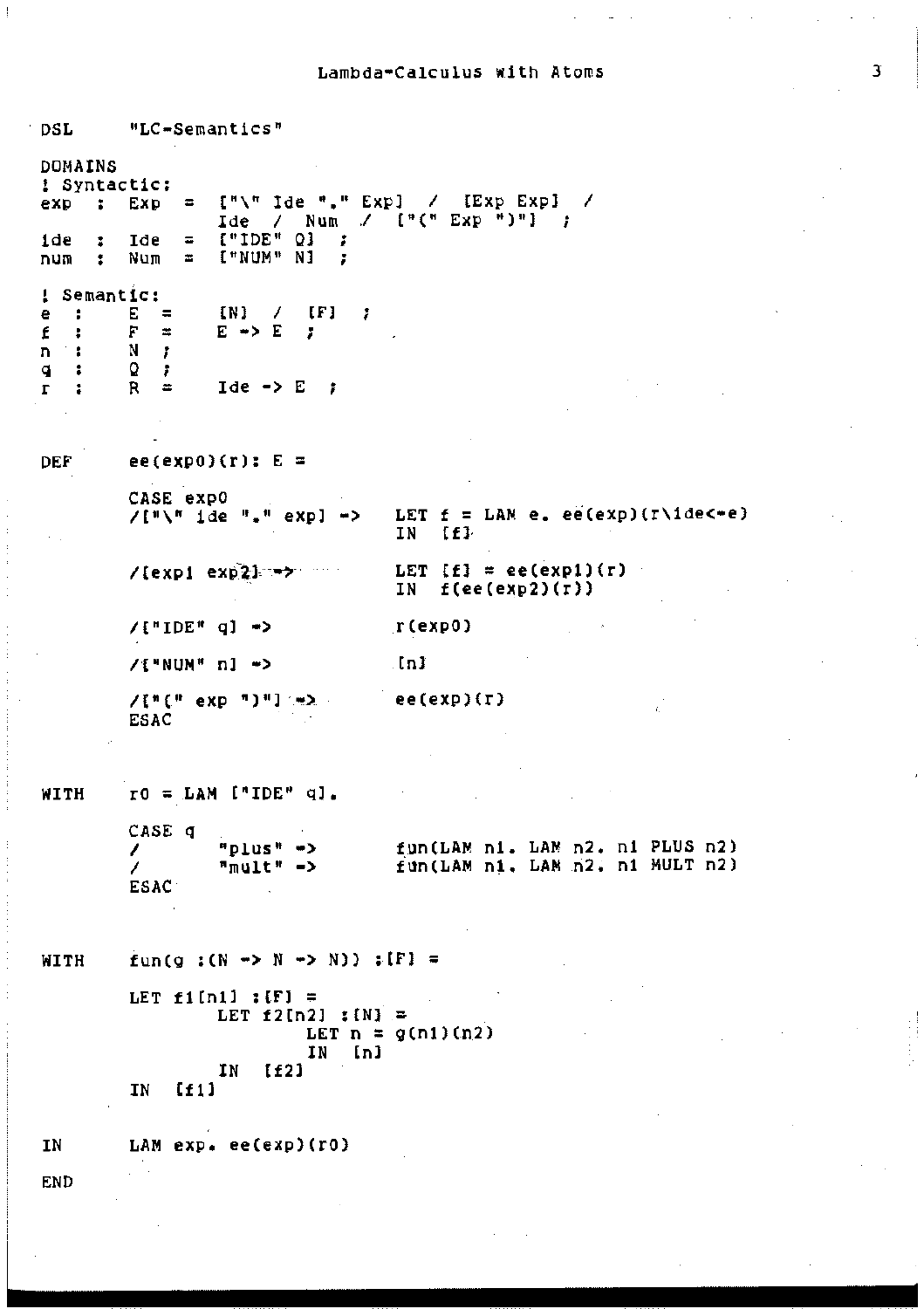This example aims to help comparison of DSL With the more traditional notation used in Tennent's survey paper [Comm.ACM 19:8]. The reader should refer to the origlnal paper for an informal explanation of the semantics of LOOP.

Example Program:

READ n; TO n DO WRITE n n := n + 1

Example Data:

LAMB "Data"

<3>

END

Result of Interpreting:

LAMB "LOOP•Semantics (Program) (Data)"

fakçiyeke a re

< 6>

END

Degree of Testedness: High.

LOOP<br>====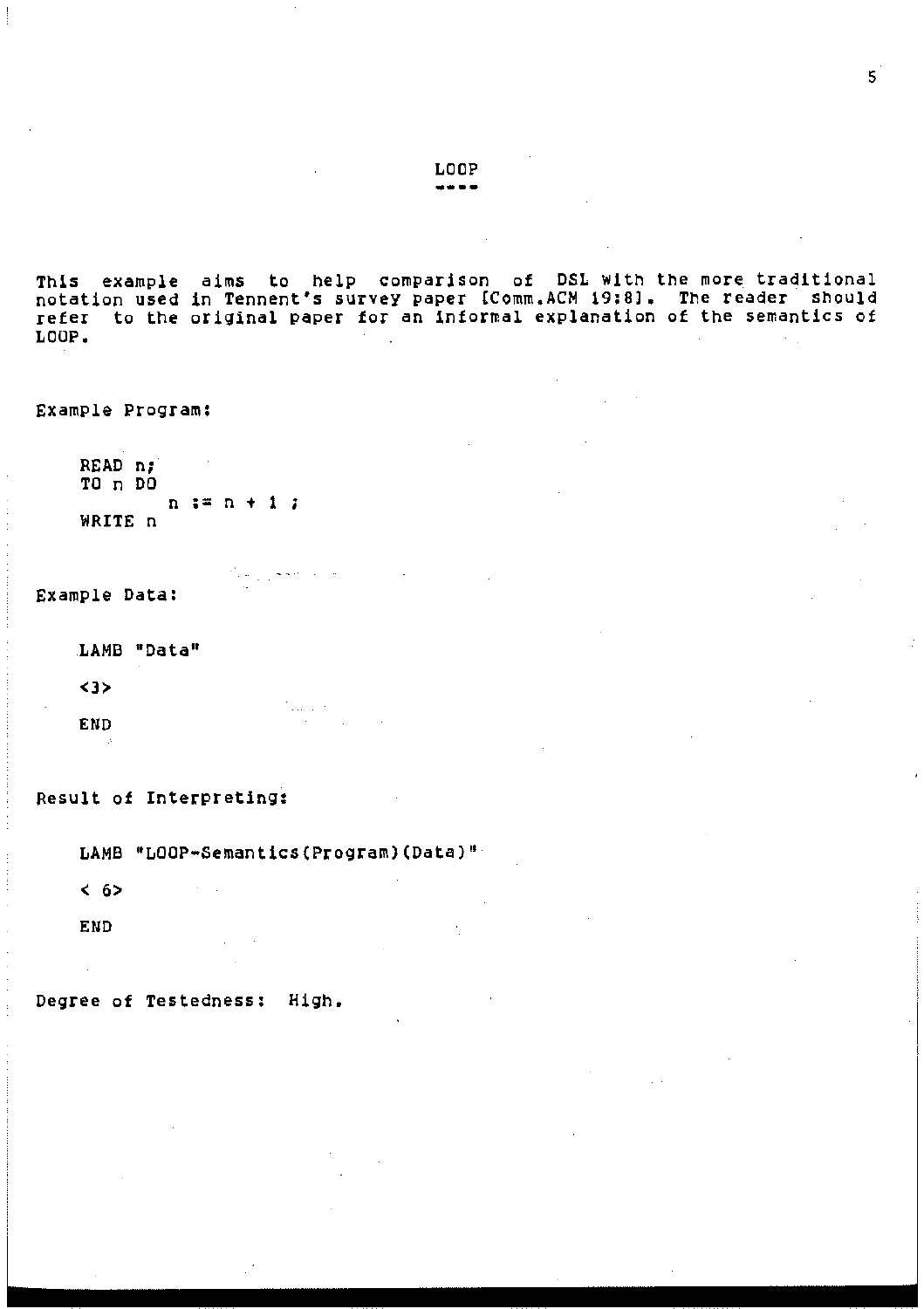TESTED EXAMPLES

| GRAM "LOOP-Parser" |                                                                                                                                  |                                                         | 101                          |
|--------------------|----------------------------------------------------------------------------------------------------------------------------------|---------------------------------------------------------|------------------------------|
| SYNTAX             |                                                                                                                                  |                                                         | 102                          |
| prog<br>- 115      | read-cmd<br>";"<br>cmd-seg                                                                                                       | 99 H.<br>write-cmd<br>÷                                 | 103                          |
| read-cmd<br>$77 =$ | "READ"<br>var*-","                                                                                                               | {"READ" var*}<br>- 1                                    | 104                          |
| write-cmd<br>土土工   | "WRITE"<br>$e^{r}$                                                                                                               | $[$ "WRITE" $exp+1$<br>- 7                              | 105                          |
| cmd-seq<br>-118    | M 2 M<br>cmd-seq<br>cmd<br>Cmd                                                                                                   | [cmd-seq ";" cmd]<br>÷<br>7<br>cmd<br>$\mathbf{r}$<br>7 | Ť.<br>06<br>$\frac{1}{2}$ 07 |
| cmd<br>→→⇒         | $\mathbf{H}$ , $\mathbf{H}$<br>var<br>exp<br>$\prime$<br>"TO"<br>"DO"<br>cmd<br>exp<br>7<br>" ( "<br>*)*<br>$c_{\text{md}}$ -seg | um.<br>批<br>: cmd-seg<br>÷                              | 08<br>09<br>10               |
| exp<br>::=         | exp<br>add+op<br>exp-a<br>exp-a                                                                                                  | : exp-a<br>7                                            | Ţ<br>$\overline{11}$<br>12   |
| add=op<br>ಇ=≈      | "+"<br>$\mathbf{B}=\mathbf{B}$<br>ï                                                                                              |                                                         | ! 13                         |
| exp-a<br>上空帯       | exp-a<br>mult-op<br>exp-b<br>exp-b                                                                                               | and a state of part<br>$:$ exp-b<br>1                   | 14<br>Ŧ<br>15                |
| mult-op<br>===     | n / 8<br>计坐标<br>,<br>÷                                                                                                           | <b>TEST</b>                                             | $\frac{1}{2}$ 16             |
| exp-b<br>11=       | var<br>7<br>;<br>num                                                                                                             |                                                         | 17<br>$\mathbf{L}$<br>18     |
| var<br>115         | "VAR"<br>q                                                                                                                       | ः प<br>7                                                | $\frac{1}{2}$ 19             |
| រាប់ព<br>$7.7 -$   | "NUM"<br>n                                                                                                                       | t n<br>,                                                | $1 - 20$                     |

| DOMAINS                                |      |                                                  | $\frac{1}{21}$   |
|----------------------------------------|------|--------------------------------------------------|------------------|
| cmd-seq, cmd<br>Cmd:<br>$\ddot{\cdot}$ |      |                                                  | $\frac{1}{2}$ 22 |
| exp, exp-a, exp-b                      |      | $\therefore$ Exp $\Rightarrow$<br>$\frac{1}{23}$ |                  |
| add-op, mult-op                        | a li | Op ;                                             | 124              |

 $\ddot{\mathbf{6}}$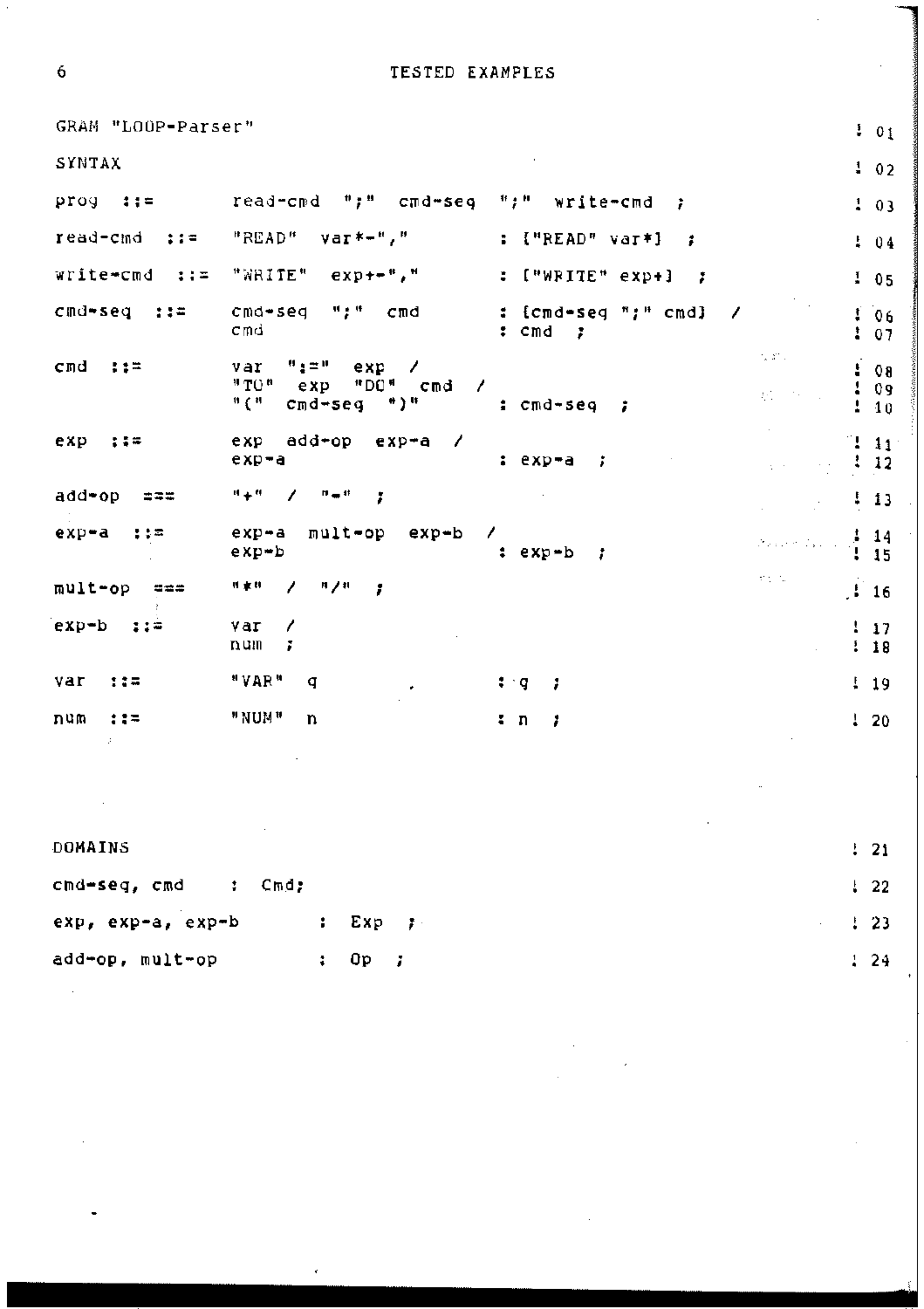| LEXIS                   |                                        |                                                                                                        | 125       |                      |
|-------------------------|----------------------------------------|--------------------------------------------------------------------------------------------------------|-----------|----------------------|
| program<br>$\cdots$     | vord+                                  | : CONC word+                                                                                           | ÷         | 26                   |
| word<br>220             | var<br>num<br>comment<br>layout+       | : <out"var", var=""><br/><out"num", num=""><br/>92<br/><math>\therefore</math></out"num",></out"var",> |           | 27<br>28<br>29<br>30 |
| var ::=                 | letter-digit*<br>letter                | : QUOTE(letter PRE letter-diglt*)<br>Ť.                                                                | 132       | 31                   |
| letter<br>$\approx 4.4$ | $"a"$ $"z"$<br>3                       |                                                                                                        | 133       |                      |
| letter-digit            | $\prime$<br>"a""z"<br>$=$ $=$ $=$      | $"0"$ $"9"$                                                                                            | 134       |                      |
| $num : :=$              | digit+                                 | : NUMBER digit+ ;                                                                                      | 135       |                      |
| digit<br>===            | "0""9"                                 |                                                                                                        | L<br>- 36 |                      |
| comment<br>- まま子        | ™ M "<br>"C"<br>"T"                    | comment-char*<br>$\mathbf{r}$ ?<br>- 1                                                                 | r         | 37                   |
| comment-char            | =∖= ";"                                |                                                                                                        | r         | 38                   |
| layout<br>$z = z$       | т ∄ <sub>о</sub> ⊵ <del>у с</del> е#см | $\lambda$ $\sim$ CC "L" $\sim$ $\lambda$<br>CC"T"<br>÷                                                 | Ŧ.        | -39                  |

END

 $\overline{\phantom{a}}$ 

LOOP

38

40 ı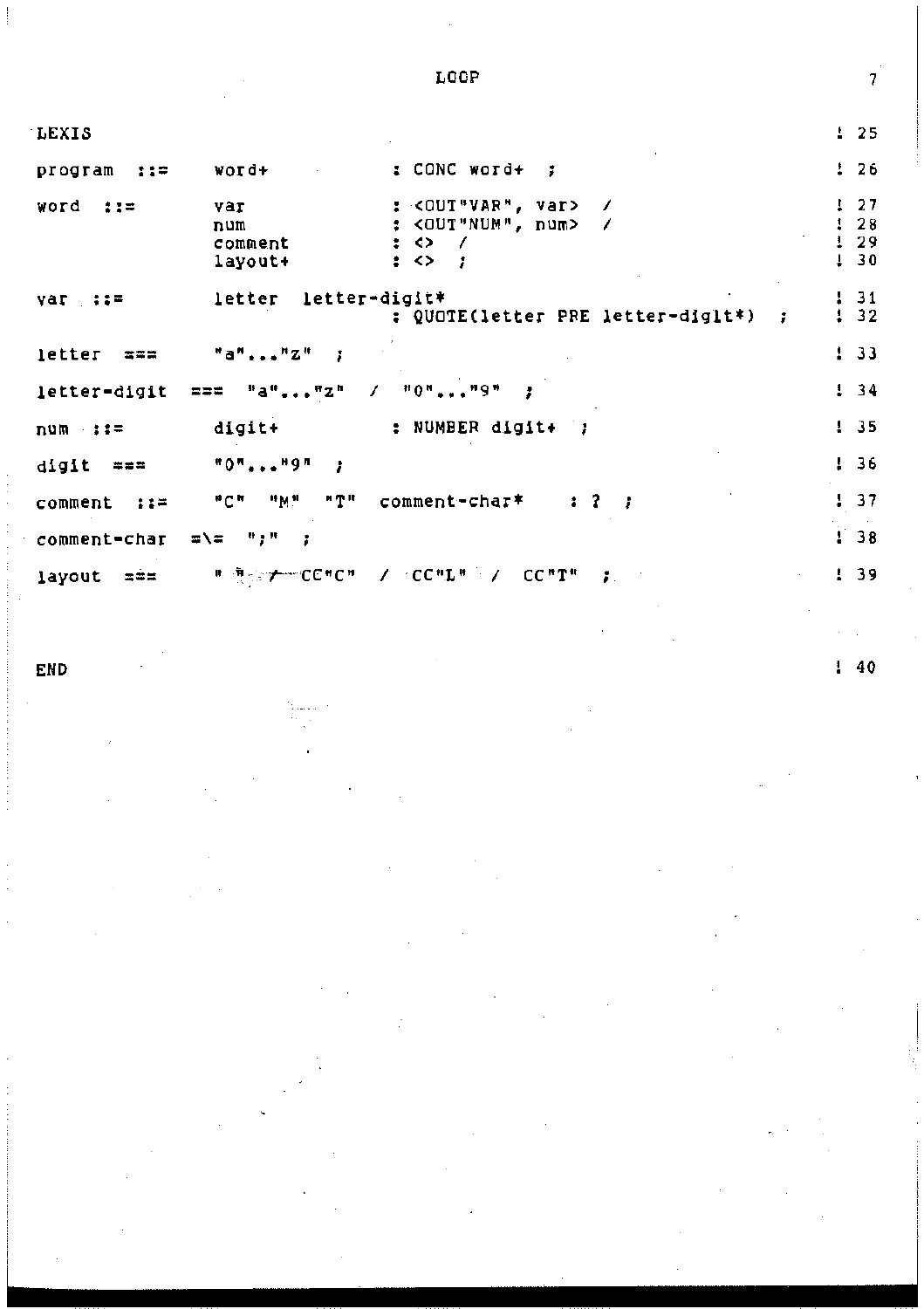**TESTED EXAMPLES** 

DSL "LOOP-Semantics"  $101$ The "direct" style of semantics is used, to enable comparison Ì  $102$ with Tennent's semantics for LGOP [CACM 19:8].  $\mathbf{1}$  $03$ 1  $\mathbf{I}$ Expressions cannot have side-effects in LCCP. As there are no  $104$ declarations in LOOP, environments are not used in the semantics! 05 ł DUMAINS  $106$ 4 SYNTACTIC:  $107$ [Read-cmd ";" Cmd ";" Write-cmd] prog  $\ddot{\phantom{a}}$ Prog  $\equiv$  $: 98$  $\mathbf{z}$ read-cmd: Read-cmd  $\equiv$ ["READ" Var\*]  $\mathbf{r}$  $109$ ["WRITE" Exp+] write-cmd  $\ddot{\phantom{a}}$ Write-cmd  $\overline{a}$ ÷  $\frac{1}{2}$  10  $C<sub>m</sub>d$ ECmd ":" Cmdl  $\mathcal{L}$  $[Var ":=" Exp]$  $C<sub>m</sub>d$ ÷  $\equiv$  $111$ ["IO" Exp "DO" Cmd]  $\overline{1}$  $[$ "(" Cmd ")"]  $7!12$ Exp  $[EXP$  Op  $Exp$   $]$ [Var]  $[Num]$  $exy$ ÷  $\ddot{ }$ ℳ 7 ÷  $113$ Oр  $\overline{a}$  $n = n$ 1  $H = H$  $\prime$  $H \neq H$ 7  $^{\prime\prime}$ F  $114$  $o<sub>P</sub>$ ÷  $\circ$  $1.15$ Var  $\mathbf{z}$ var ÷  $\equiv$ num  $\mathbf{r}$ Num  $\overline{a}$ N  $116$ SEMANTIC: Į  $\frac{1}{2}$  17  $Var \rightarrow N$ ! States 1 18 S  $\equiv$  $\mathbf{r}$ s  $\mathbf{r}$ ! Numbers  $119$ N n ÷ î  $\ddot{z}$ Q ! Quotations I 20  $\mathbf q$ Ť I FUNCTIONS:  $121$  $122$ pp  $z =$ Prog  $\rightarrow$  N\*  $\rightarrow$  N+ ×  $123$ Cmd  $\rightarrow$  S  $\rightarrow$  S  $cc$  $\ddot{ }$  =  $\cdot$ 24  $: =$ ee-list  $Exp + -> S -> N +$ ż ÷  $Exp \rightarrow S \rightarrow N$  $125$ ee  $2 =$ ÷  $126$  $00$  $\ddot{\phantom{a}}$ Op -> <N,N> -> N  $\mathbf{r}$  $N \rightarrow (S \rightarrow S) \rightarrow S$  $127$ ÷ repeat  $\mathbf{r}$  $29$  $:=$   $<sub>YaT</sub>$ ,  $N*$   $\rightarrow$   $S$   $\rightarrow$   $S$ </sub> update-list  $\overline{\boldsymbol{z}}$ Ŧ initial-s  $\frac{1}{2}$  =  $\frac{1}{2}$  $129$ s ÷  $130$ update  $\mathbf{r}$  $\langle \text{Var}, \text{N} \rangle$  -> S -> S -7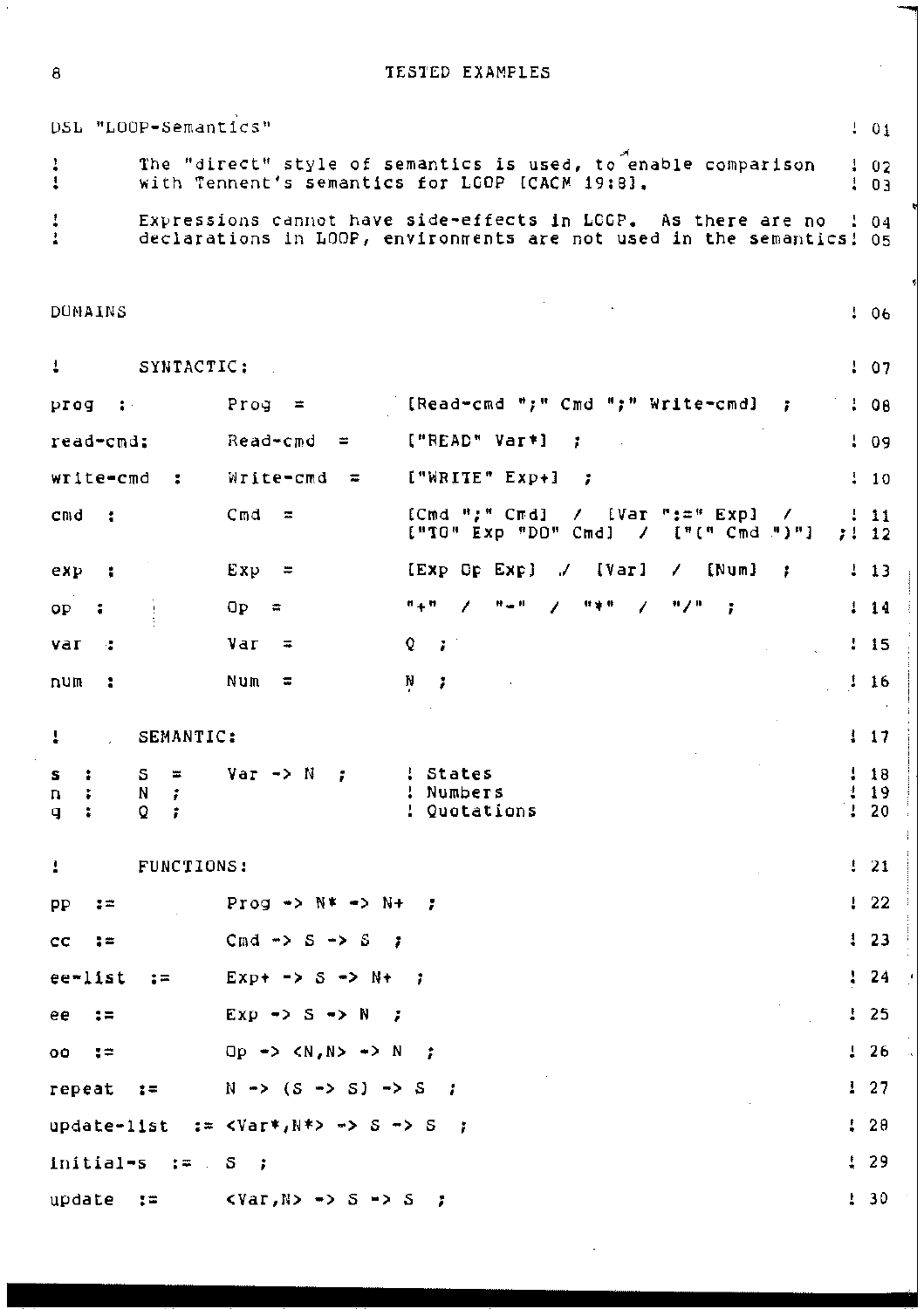#### **pp{read-cmd** ";" **cmd** ";" **write•cmdlCn\*>:** N+ = 32 DEf LET **("READ" var\*l = read•cmd**  33 ALSO **("WRITE" exp+J = write-crrd**  34 **sl = update-list(var\*,n\*lCinitial-s)**  35 LET LET  $s_1$  = update=11st 36 37 IN **ee-list(exp+)(s2)**  WITH **CC(Cmd0)(S); S** : 38 **CASE cmdO**  39  $cc(cnd2)$ ( $cc(cnd1)(s)$ ) **/[cmdl** ";" **cmd2J** •> 40 **/[var** ":=" **expJ** •> LET  $p_r = ee(exp)(s)$ <br>IN update(var.n)( 41 42  $update(var,n)(s)$  $\mathbf{I}$ **/["TO" exp "DD" cmdl -> LET n = ee(exp)(s)**  43 **IN repeat(nl( cc<cmd) )(s)**  44 /["(" **cmd "l"l** •> **cc(cmd)(s)**  45 46 ESAC ile per<del>enta</del>n men 47 WITH  $ee=list(exp0+)(s): N+ =$ **CASE expO+**  48 **l<exp>** -> **<ee(eXp)(s)>**  49 **/exp PRE exp+** •> ee(expl(sl PRE ee·list(exp+)(sl 50 ESAC 51 WITH  $ee(exp0)(s)$ : N = 52 53 CASE **expO**  54 /[expl **op exp2l** ·> LET **nl = ee(exp1)(s)**  ALSO  $n2 = ee(exp2)(s)$ <br>IN  $oo(op)(n1, n2)$ 55 56 IN **ooCop)Cnt,n2)**  57 **/[varJ** ·> **content (var) (s)**  /[numl ·> **num** *:* **<sup>N</sup>** 58 ESAC 59

LOOP

r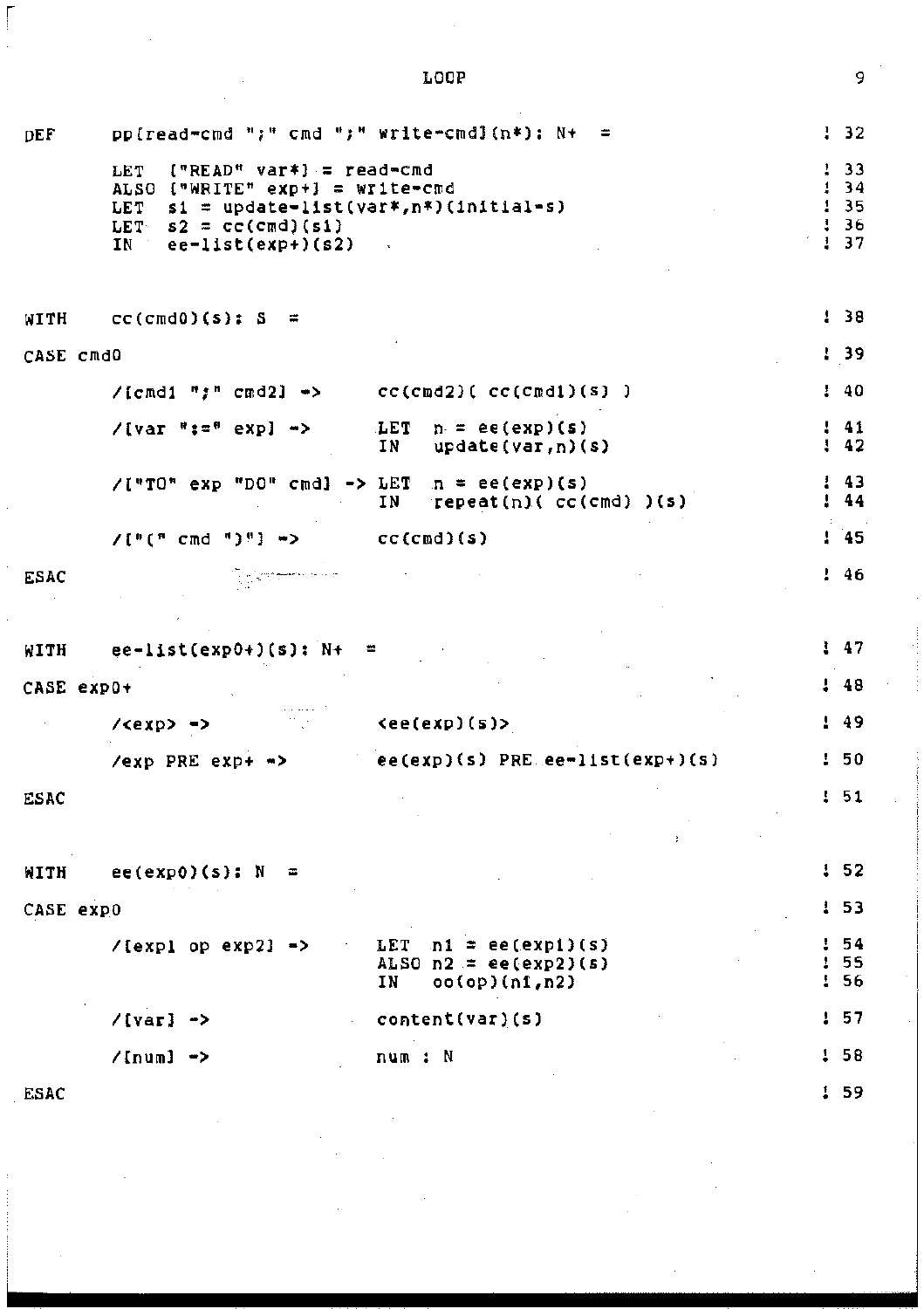$10<sub>1</sub>$ 

 $\overline{a}$ 

### TESTED EXAMPLES

| WITH        | oo(op)(n1,n2): N<br>$\approx$                                                                                                                                    |                 |        | 160                            |  |
|-------------|------------------------------------------------------------------------------------------------------------------------------------------------------------------|-----------------|--------|--------------------------------|--|
| CASE op     |                                                                                                                                                                  |                 |        | 161                            |  |
| <b>ESAC</b> | ni PLUS n2<br>/*+* -><br>! gives ? if n2 greater than n1 !<br>n1 MINUS n2<br>/"-" -><br>n1 MULT n2<br>/*** -><br>! gives ? if n2 is zero<br>ノリノリー・シ<br>2ת DIV בת |                 | ı      | - 62<br>-63<br>64<br>65<br>-66 |  |
| WITH        | $repeat(n)(c:(S \rightarrow S))(s): S =$                                                                                                                         | in the          |        | 167                            |  |
|             |                                                                                                                                                                  |                 |        |                                |  |
|             | n EQ ? -> ?,<br>$n EQ = - > s$ ,<br>$repeat(n$ MINUS 1) $(c)$ ( $c(s)$ )                                                                                         | $\frac{1}{2}$ . | ŀ<br>ı | -68<br>69<br>$1 - 70$          |  |
|             |                                                                                                                                                                  |                 |        |                                |  |
| WITH        | update=list(var0*,n0*)(s): S =                                                                                                                                   |                 |        | 171                            |  |
|             | SIZE var0* EQ 0 -> s,<br>LET<br>var PRE var∗ = var0*<br>ALSO n PRE $p* = p0*$<br>$update=list(var*,n*)$ ( $update(var, n)(s)$ )<br>IΝ                            |                 | Ţ      | -72<br>-73<br>174<br>1.75      |  |
| WITH        | $initial-s : S$<br>Ξ                                                                                                                                             |                 |        | 1, 76                          |  |
|             | LAM var. ?                                                                                                                                                       |                 |        | 177                            |  |
|             |                                                                                                                                                                  |                 |        |                                |  |
| WITH        | update(var, n)(s): S<br>$\overline{a}$                                                                                                                           |                 |        | 178                            |  |
|             | s \ var <∞ n                                                                                                                                                     |                 |        | 179                            |  |
|             |                                                                                                                                                                  |                 |        |                                |  |
| <b>WITH</b> | content(var)(s): N<br>흒                                                                                                                                          |                 |        | 180                            |  |
|             | s(var)                                                                                                                                                           |                 |        | 191                            |  |
|             |                                                                                                                                                                  |                 |        | $\frac{1}{2}$ 82               |  |
| ΙN          | $pp$ : (Prog -> N* -> N+)                                                                                                                                        |                 |        |                                |  |
| END         |                                                                                                                                                                  |                 |        | 183                            |  |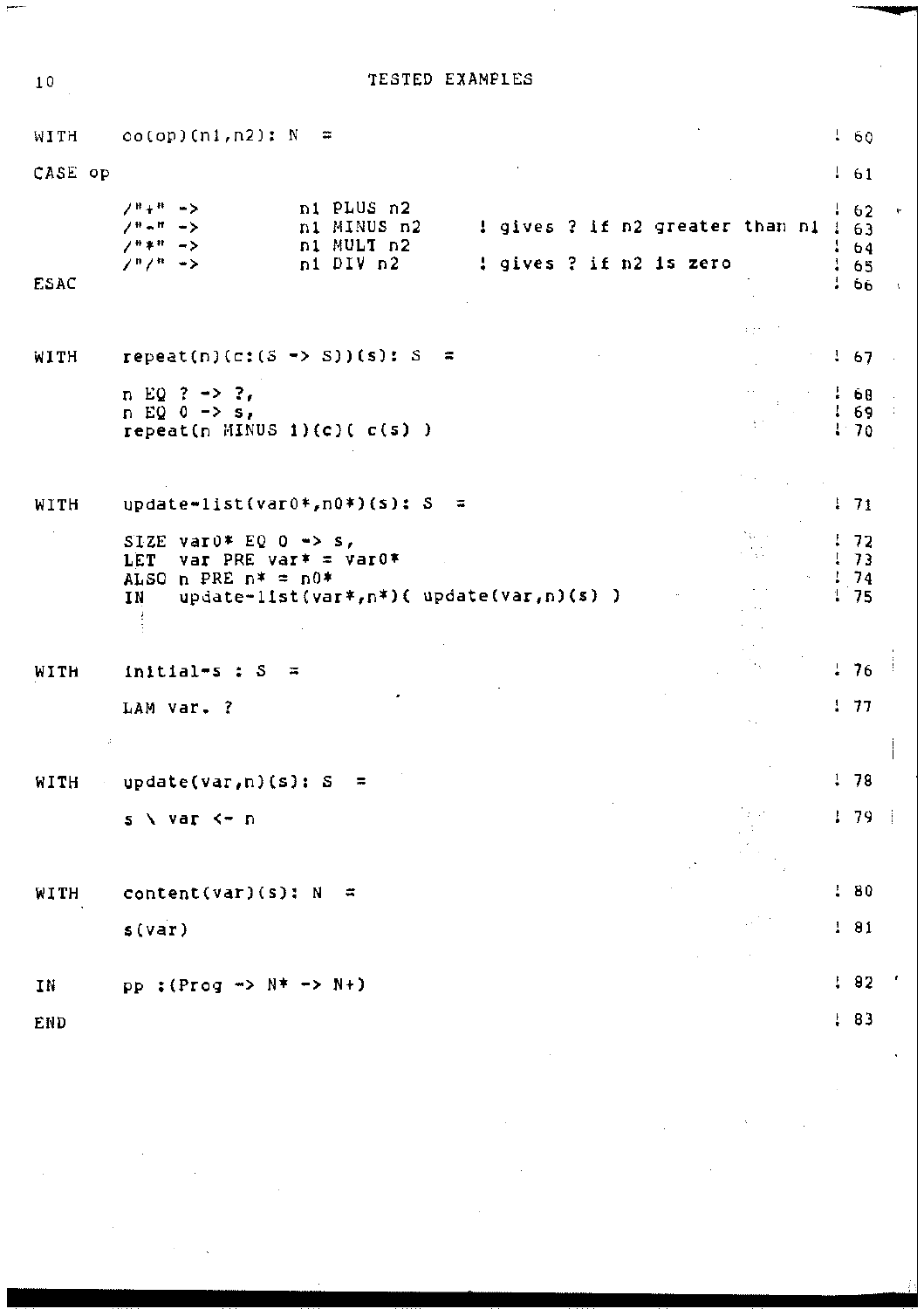ThiS example deals With a Cnot very) original language designed for use in connection with a course on denotational semantics (using Joe Stoy•s book).

The students were given the abstract syntax of PL, and the PL-Machine (auxiliary functions) -- they had to work out and test the rest themselves. There were some difficulties in the beginning, in getting the PL•Parser to produce the correct labels in the parse•trees. This was due (in part) to the fact that lde and Num are handled differently here, compared to the Lambda•CalculUS with Atoms, WhiCh was used as the initial exercise.

Example Program:

```
BEG 
    CON n = 27;
    VAR a := 0<u>i geneman</u>
IN 
    WRITE n; 
    WRITE a; 
    a := n; 
    WRITE a; 
    BEG 
         VARa:=O; 
         VAR n. := 0 
    IN 
         WRITE a + n; 
         a:=a•1; 
         n : = -2;WRITE a + n<br>END:
    WRITE a; 
    WRITE n
```

```
END
```

```
Example Data;
```
LAMB "Data"

<27>

END

Result of Compiling and Executing:

LAMB "PL-Semantics(Program)(PL-Machine)(Data)"

< "27", "0", "27", "0", "-3", "27", "27", "Terminated OK">

END

Degree of Testedness: Medium.

PL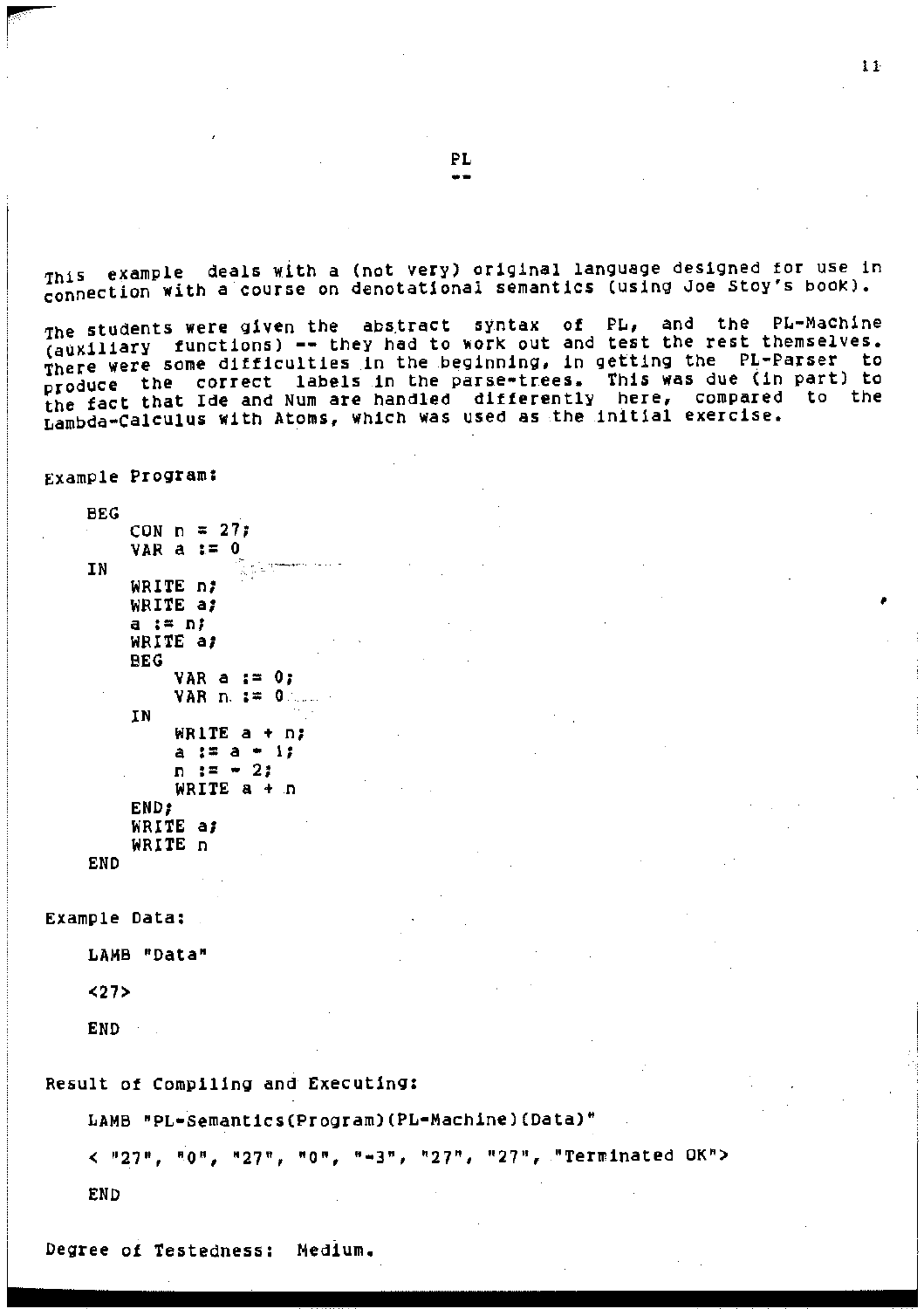us 13 m

 $\sim 1$ 

 $\bar{\rho}$  .

 $\rho \rightarrow$ 

ţ

ł.

GRAM "PL-Parser" SYNTAX "BEGIN" cmd-seq "END" /  $cmd$ ::= "BEG" dec-seq "IN" cmd-seq  $"EMD"$  / ide  $" := " \text{exp}$  / "IF" bool-exp "DO" cmd  $\overline{1}$ "WHILE" bool-exp "DC" cmd / "BREAK"  $\overline{I}$ "WRITE" exp  $\cdot$  :  $\mathbf{u}$  ,  $\mathbf{u}$  $cmd = seq : :=$ cmd-seq  $cmd$  /  $cmd$  :  $Cnd$  ;  $dec-seq \quad "j"$  $dec-seq ::$  $dec$  /  $dec$ ;  $dec$ ; "CON" ide "=" exp / dec  $\mathbf{r}$ : "VAR" ide " $t =$ " exp ; bool=exp  $"$  >" exp  $"$ ," exp  $117$ exp / bool=exp : bool-exp  $\prime$ int-exp : int-exp - 7 bool-exp  $\therefore$   $\therefore$   $=$ bool-exp-a log-op bool-exp-a / int-exp rel-op int-exp / bool-exp-a : bool-exp-a ; bool-exp-a ::= "TRUE" / "FALSE" / ide.  $\overline{\phantom{a}}$  $"("" book=exp "")" :$ bool-exp  $\cdot$  : int-exp  $7.17$ int-exp-a int-op int-exp-a /  $int-exp-a$  :  $int-exp-a$ ;  $\prime$  $Int+exp-a$   $:=$ num  $\mathbf{B}=\mathbf{B}$ num / ide  $\prime$ "READ"  $\overline{\phantom{a}}$  $"$  (  $"$  $"$ int-exp int-exp  $\mathbf{r}$ - 7  $ide$  ::=  $"IDE"$  $\mathbf q$  $\colon$  $\mathbf{q}$  $\ddot{\phantom{0}}$ "NUM" num  $-117$  $\mathbf n$  $\ddot{\phantom{a}}$ n  $\mathbf{r}$ log-op  $= 22$  $\mathbf{u}$   $\mathbf{g}$  in  $\prime$  $"I"$ Ŧ  $z = z$  $^{\rm H}$   $<$   $^{\rm H}$  $\mathbf{n} \equiv \mathbf{n}$  $rel$ -op  $\overline{ }$ ÷  $\mathbf{u} + \mathbf{u}$  $H_{\rm{min}}H$  $\mathbf{H}$  is at  $int-op = ==$  $\prime$  $\mathcal{L}$  $\cdot$ DOMAINS cmd-seq, cmd : Cmd ; dec-seq, dec : Dec ; exp, bool-exp, bool-exp-a, int-exp, int-exp-a : Exp ; log-op, rel-op, int-op :  $\mathbb{Q}_p$  ;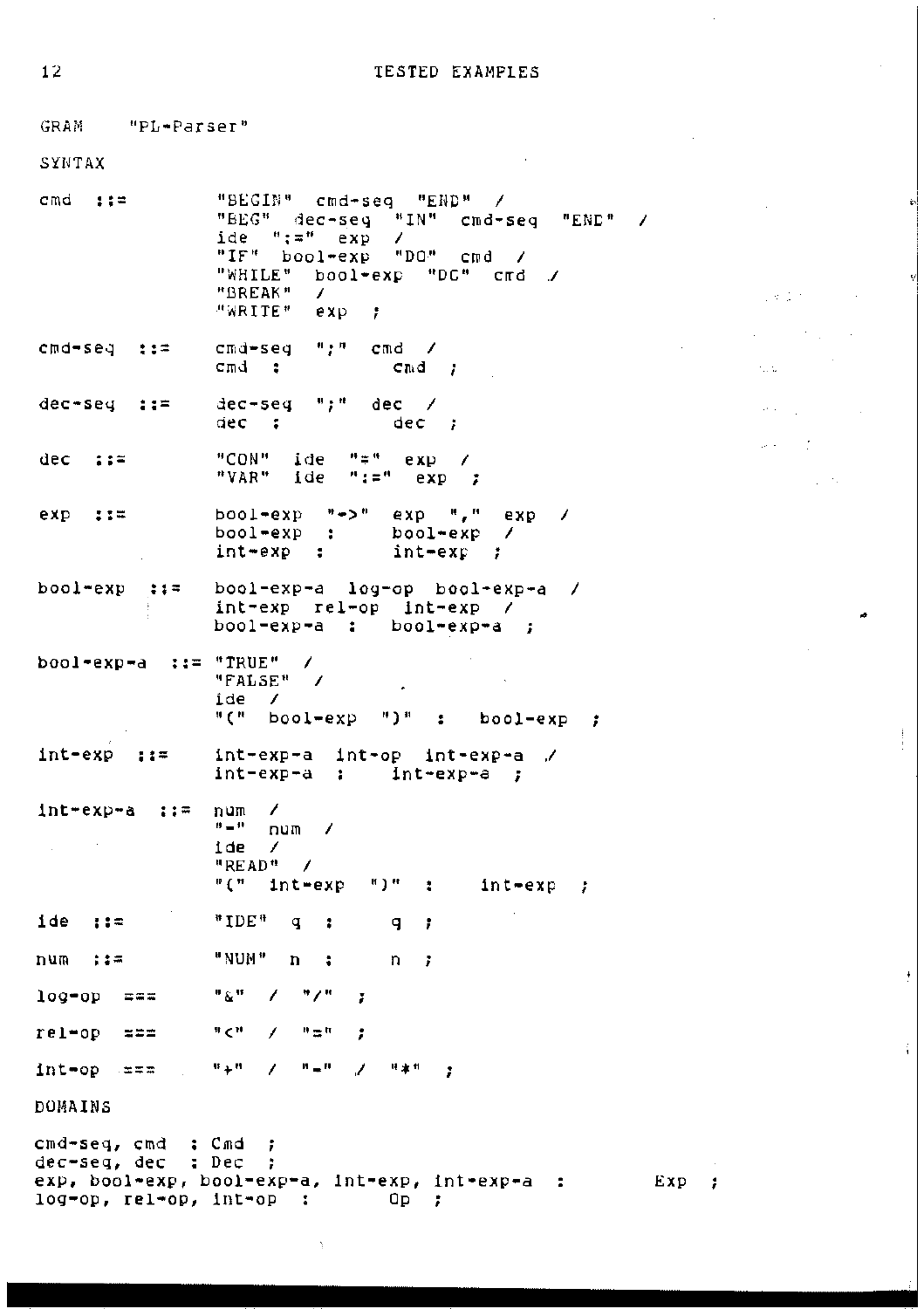| <b>LEXIS</b>             |                                                                                                                                                                                       |
|--------------------------|---------------------------------------------------------------------------------------------------------------------------------------------------------------------------------------|
| $\cdots$<br>prog         | CONC symbol+ $\mathfrak{z}$<br>symbol+ :                                                                                                                                              |
| symbol $\mathfrak{z}$ := | identifier : < OUT "IDE", identifier> /<br><out "num",="" numeral=""> /<br/>numeral :<br/><math>\leftrightarrow</math> /<br/>lavout+ :<br/>"!" comment*<br/><math>35 - 2</math></out> |
| identifier : := lower+ : | QUOTE lower+ ;                                                                                                                                                                        |
| numeral ::=              | NUMBER digit+ ;<br>$dist+$ :                                                                                                                                                          |
| ≈≈≈<br>lower             | $"a""z"$ ;                                                                                                                                                                            |
| $\text{digit}$ ===       | "0""9"                                                                                                                                                                                |
| layout ===               | $\angle$ CC"L" $\angle$ CC"P"<br>⁄ CC"T"<br>7 CC "C "<br>11 H                                                                                                                         |
| somment =\=              | - ⁄ CC"P"<br>$CCnCCn$ $\rightarrow$ $CCnLCn$                                                                                                                                          |

END

 $PL$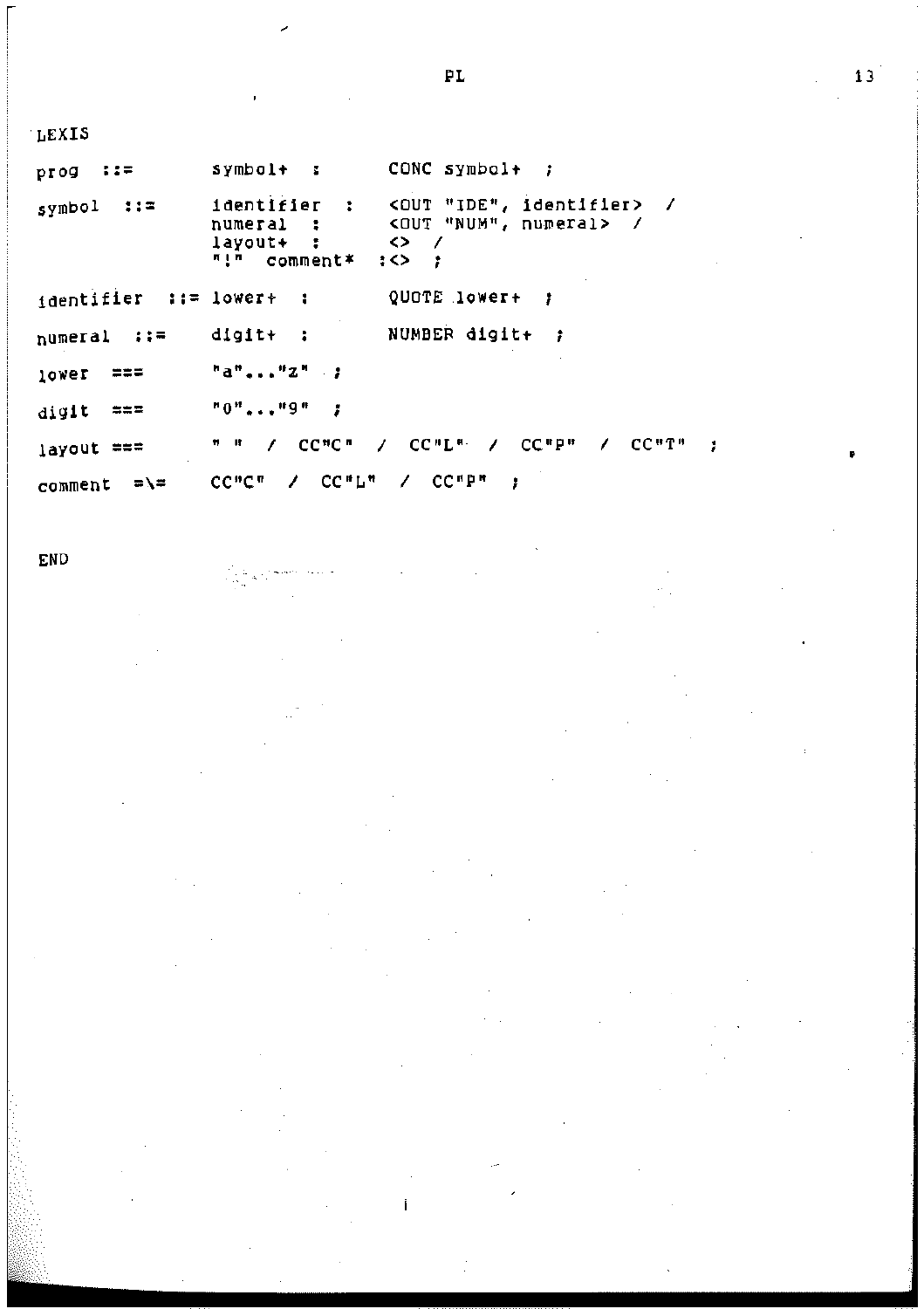DSL "PL-Semantics"

DUMAINS

 $\mathbf{I}$ SYNTACTIC:

|  | clīnd : Chad = | [Cmd ";" Cmd] /<br>["BEGIN" Cmd "END"]<br>["BEG" Dec "IN" Cmd "END"]<br>$\left[1\text{de }\text{":="\ Exp}\right]$ /<br>$[$ "IF" Exp "DO" Cmd} /<br>["WHILE" Exp "DO" Cmd]<br>["BREAK"] |  |
|--|----------------|-----------------------------------------------------------------------------------------------------------------------------------------------------------------------------------------|--|
|  |                | $["WRITE" Exp]$ ;                                                                                                                                                                       |  |

[Dec ";" Dec] /<br>["CON" Ide "=" Exp] / dec  $\ddot{\phantom{a}}$  $Dec - =$  $[$  "VAR" Ide ":=" Exp] ;

exp  $\mathbf{r}$ Exp  $\tilde{\mathbf{u}}$  ${Exp ^{-n}} \rightarrow^{n} Exp ^{-n} {F}$  Exp] / (Exp Op Exp)  $\lambda$  $["TRUE"]$  /  $("FALSE")$  /  $[Num]$  /  $[- - 4 \text{ Num}]$  /  $["RED"]$  /  $\frac{1}{3}$  $[1de]$  ;

ioe  $\mathbf Q$  $\ddot{\ddot{\textbf{z}}}$ Ide  $\equiv$ t

 $\mathbf{N}$ num ÷ Num  $\equiv$ 

 $\mathcal{J}$  $\mathbf{R}^{(n)}$  $^{\prime\prime}$ / $^{\prime\prime}$  $^6<^{\prime\prime}$  $\lambda$  $\mathbf{n}=\mathbf{n}$ op  $\ddot{\phantom{a}}$  $Op =$  $\mathcal{L}$  $\mathbf{u} + \mathbf{u}$  $\lambda$  $\mathbf{H}=\mathbf{H}$  $\lambda$ 开案件  $\mathbf{r}$ 

 $\sim$ 

ţ.

SEMANTIC:

ŧ

| a            | А  |          |                      | Answers                                           |
|--------------|----|----------|----------------------|---------------------------------------------------|
| c            | c  |          | $S \rightarrow A$    | : command Continuations                           |
| d            | D  |          | Ε<br>[CI]            | : Denoted values                                  |
| e            | E  | $\equiv$ | V<br>[L]             | : Expressed values                                |
|              |    |          |                      | Inputs                                            |
| $\kappa$     | к  |          | $E \rightarrow C$    | ! expression Kontinuations                        |
|              |    |          |                      | Locations                                         |
| n            | N  |          |                      | not needed for<br>this segment<br>Natural numbers |
| q            | -9 |          |                      | ! Quotations                                      |
| $\mathbf{r}$ | R  | $\equiv$ | $Ide \rightarrow D$  | ! enviRonments                                    |
| S.           | S  |          |                      | States                                            |
| t            | Т  |          |                      | Truths                                            |
| v            | V  | ≃        | IN)<br>r = - -<br>ΝI | [T]<br>storable Values                            |
| х            |    |          | $R \rightarrow$      | declaration Xontinuations                         |

 $^\star$ 

J.

 $\frac{1}{2}$ 

**AMONG** 

FUNCTIONS:

Cmd  $\rightarrow$  R  $\rightarrow$  C  $\rightarrow$  C  $cc$  $: =$  $\cdot$ dd  $: =$ Dec -> R -> X -> C  $\ddot{\phantom{0}}$  $: =$  $Exp \rightarrow R \rightarrow K \rightarrow$ ee  $\cdot$ 

ţ.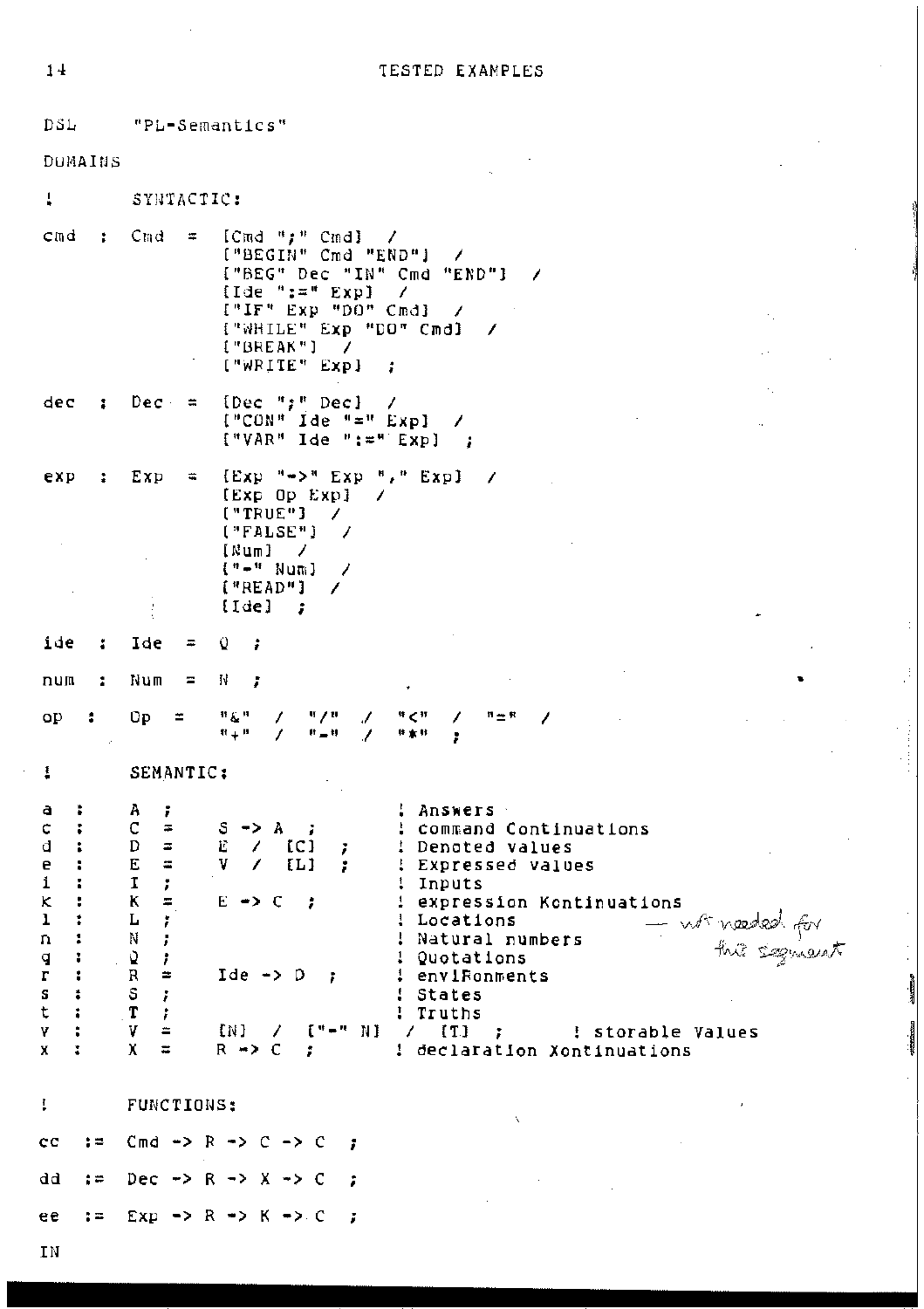: To give this segment the correct functionality for LAM Cmd'. ! use with the compile command ! PRIMITIVES:  $\ddot{\phantom{a}}$ LAM <  $(Q \rightarrow C)$ , wrong :  $(Q \rightarrow (V,V) \rightarrow K \rightarrow C)$ ,  $op - val:$ new-loc  $(K \rightarrow C)$ , л.  $(L \rightarrow K \rightarrow C)$ , content  $\mathbf{r}$  $(L, V) \rightarrow C \rightarrow C$ . .update : read :  $(K \rightarrow C)$ .  $(V \rightarrow C \rightarrow C)$ , write :  $exec :$  $((R \rightarrow C \rightarrow C) \rightarrow I \rightarrow A)$  $\mathcal{L}$ ŧ MAIN SEMANTIC FUNCTIONS: DEF cc(cmd0)r;c :  $C =$ CASE  $cmd0 =$  $lcmd1 "j" cmd2] ->$ 1  $cc$ (cmd1) $r$ ;  $cc$ (cmd2) $r$ ; c  $["BEGIN"' end "END"]$  ->  $\prime$  $cc$ (cmd) $r$ ; c  $["BEG"$  dec " $IN"$  and " $END"$ ] -> 7 dd(dec)r; LAM r', cc(cmd)r'; c  $\{ide ":=" exp] \rightarrow$  $CASE$   $I(de)$  $\prime$  $/11$ ] -> ee(exp)r; LAM v.  $update(1, v); c$ / d -> wrong"ide:=exp" ESAC  $[$ "IF" exp "DO" cmdl ->  $\prime$ ee(exp)r; LAM [t].  $(t \rightarrow c(c\text{rad})r,$  LAM  $c'$ ,  $c')$ ; c LET  $r' = r$  \ "BREAK" <- (c) IN . ["WHILE" exp "DO" cmd] -> 7 FIXLAM c'.<br>ee(exp)r; LAM [t].  $t \rightarrow cc(cmd)r'$ ; c', c  $['BREAK"] \rightarrow$ CASE r("BREAK") 7  $/(c') \mathbf{c}^{\star}$ / d -> wrong"BREAK" **ESAC** ["WRITE" exp] -> 7  $ee(exp)r$ ; LAM  $v_*$  write(v); c ESAC

PL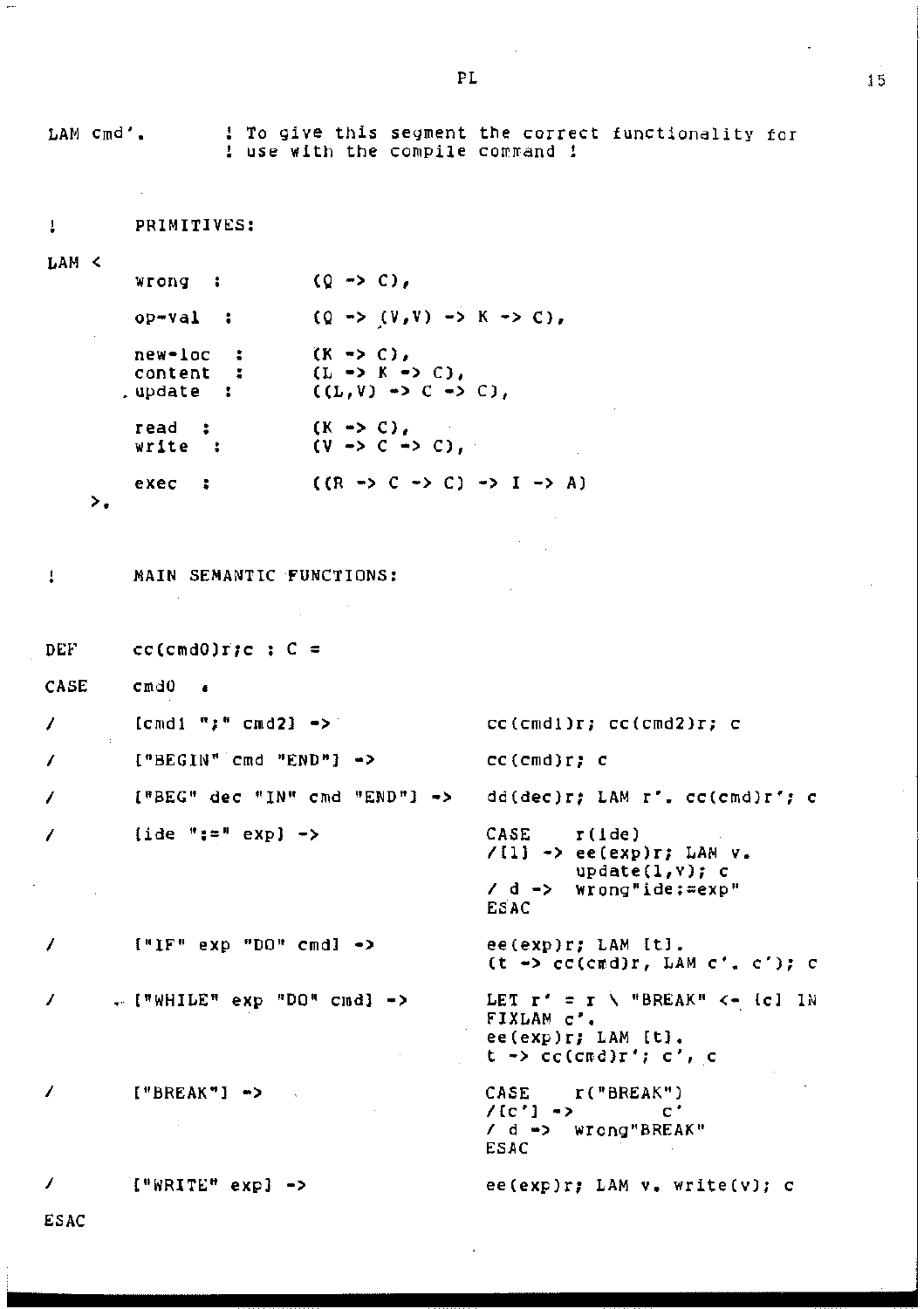|                                                                          | TESTED EXAMPLES                                                                                                     |
|--------------------------------------------------------------------------|---------------------------------------------------------------------------------------------------------------------|
| $dd(dec0)r; x; C =$                                                      |                                                                                                                     |
| dec0                                                                     |                                                                                                                     |
|                                                                          | [deci ";" dec2] -> dd(deci)r; LAM $r'$ , dd(dec2)r'; x                                                              |
|                                                                          | $[{}^n$ CON" ide "=" exp] -> ee(exp)r; LAM v. x(r\ide<-v)                                                           |
| ${\rm FVAR}$ " ide ":=" expl => ee(exp)r; LAM v.                         | new-loc; LAM [1].<br>$update(1, v); x(r\idec-[1])$                                                                  |
|                                                                          |                                                                                                                     |
| ee(exp0)r; $k : C =$                                                     |                                                                                                                     |
| exp0                                                                     |                                                                                                                     |
| $\text{[exp1}$ "->" $\text{exp2}$ "," $\text{exp3}$ -><br>公              | ee(exp1)r; LAM [t].<br>$(t \rightarrow ee(exp2)r, ee(exp3)r); k$                                                    |
| $\begin{bmatrix} \text{exp1} & \text{op} & \text{exp2} \end{bmatrix}$ -> | ee(exp1)r; LAM v1.<br>ee(exp2)r; LAM v2.<br>$op{-val(op)(v1,v2)}$ ; k                                               |
| $['TRUE"] \rightarrow$                                                   | kittl:                                                                                                              |
| $["FALSE"]$ ->                                                           | k [FF]                                                                                                              |
| (num) ->                                                                 | LET $n = num IN K[n]$                                                                                               |
| ["-" num] ->                                                             | LET $n = num IN K("-"n)$                                                                                            |
| $['READ"]$ ->                                                            | read; k                                                                                                             |
| $[1de]$ $\rightarrow$                                                    | $CASE$ $r(1de)$<br>/{1} -> content(1); k<br>/[t] -> k[t]<br>/[n] -> k[n]<br>$/$ ["-"n] -><br>k["-"n]<br><b>ESAC</b> |
|                                                                          |                                                                                                                     |
| exec(cc(cmd')) : $(I \rightarrow A)$                                     |                                                                                                                     |
|                                                                          |                                                                                                                     |
|                                                                          |                                                                                                                     |

l,

 $\mathbb{Z}^{\mathbb{Z}}$ 

l,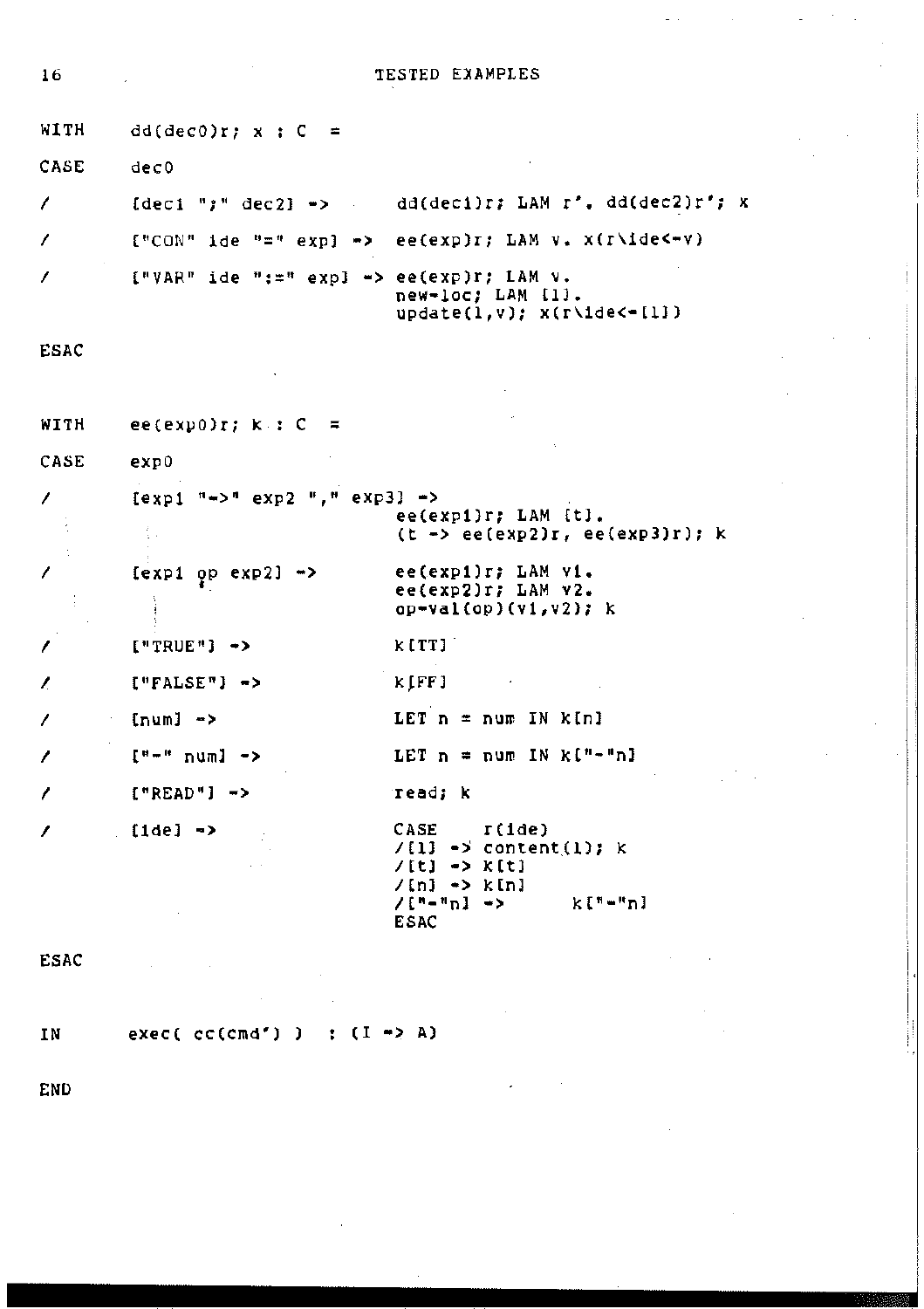"PL-Machine" ∴nSL DOMAINS  $0*$ ÷ Α  $\equiv$ -7 ! Answers a  $S \rightarrow A$  $\ddot{\phantom{a}}$ C  $\equiv$ ÷ : command Continuations ¢ D d  $\ddot{\cdot}$ Ŧ : Denoted values  $\mathbf{v}$  $\prime$ E  $\approx$  $[1]$ ! Expressed values ÷ ÷ e N#  $\ddot{\phantom{a}}$ 1  $\equiv$  $\ddot{\phantom{0}}$ ! Inputs 1  $\equiv$  $E \rightarrow C$ ÷ κ  $\ddot{ }$ : expression Kontinuations k L  $\equiv$ N : Locations t 1  $\equiv$  .  $L \rightarrow V$ М ÷ ż Memories  $\mathbf{n}$  $\ddot{\phantom{a}}$ N ÷ Natural numbers  $\mathbf n$ q ÷  $\Omega$ J, ÷ Quotations R  $\equiv$  $?$   $\rightarrow$   $D$ ĭ  $\blacksquare$ ÷ enviRonments r  $< M$ , L, I> S  $\equiv$ ! States ÷ ž s T t ÷ Ť. ! Truths v  $\equiv$ [N]  $[$ "-" N] v ÷  $\prime$  $(T)$  $\cdot$ ! storable Values LET wrong(q)s :  $A =$  $\langle$ "Error: ", q> DEF  $op{-val(q)(v1,v2)}$ ;  $k : C =$ CASE <q, vi, v2>  $<$ "&", [t1], [t2]> -> 7 LET  $t = t1$  AND  $t2$  IN  $k[t]$  $<$ "/", [t1], [t2]> -> LET  $t = t1$  OR  $t2$  IN 7 k[t] 7  $\langle$ "<", [n1], [n2]> -> LET  $t = n1$  LS  $n2$  IN  $k[t]$  $\langle$ " $\langle$ ", ["-"ni], ["-"n2]> ->LET t = n2 LS ni IN 1 k [t]  $\langle$ "<", ["-"n1], [n2]> -> k[TT]  $\langle$ "<", [ni], ["-"n2]> ->  $\overline{\phantom{a}}$ k[FF]  $\overline{\phantom{a}}$  $\langle$ "=", [n1], [n2]> Í  $\langle$ "=",["-"ni],["-"n2]> ->LET t = n1 EQ n2 IN k[t]  $\langle$ "=", ["="n1], [n2]> Z Î  $\langle$ "=", [n1], ["-"n2]> -> k[FF]  $\overline{\phantom{a}}$  $\langle$ "+", [n1], [n2]> -> LET  $n = n1$  PLUS  $n2$  IN k In I  $\langle$ "+", ["-"ni], ["-"n2]> ->LET n = n1 PLUS n2 IN 1  $k$ ["-"n]  $\langle$ "+", ["-"n1], [n2]> -> I  $op=Val("=")(In2], In1])$ ; k 7  $\langle$ "+", [n1], ["-"n2]> -> op-val("-")( $[n1], [n2])$ ; k  $\overline{\phantom{a}}$  $\zeta^{n-n}$ , [n1], [n2]> ->  $n1$  GE  $n2$   $\rightarrow$ LET  $n = n1$  MINUS  $n2$  IN  $k[n]$ . LET  $n = n2$  MINUS n1 IN  $k[-n]$  $\langle$ "-", ["-"n1], ["-"n2]> ->op-val("-")([n2], [n1]); k 7 Í  $\langle$ "-", ["-"ni], [n2]> ->  $k$ <sup>\*</sup> $-$ <sup>n</sup>n<sup>1</sup> LET  $n = n1$  PLUS  $n2$  IN  $\overline{\phantom{a}}$  $\zeta^{n+1}$ , [n1], ["-"n2]> -> op-val("+")([n1],[n2]); k 7  $\langle$ "\*", [n1], [n2]>  $\langle$ "\*", ["-"n1], ["-"n2]> ->LET n = n1 MULT n2 IN Í kinl  $<sup>n</sup>$ \*", ["-"n1], [n2]></sup> I Í  $\langle$ "\*", [n1], ["-"n2]> -> LET  $n = n1$  MULT  $n2$  IN  $n EQ 0 \rightarrow k[n], k[1 - n]$ 1  $2 - 2$ Wrong"? op-val"

**ESAC** 

ΡL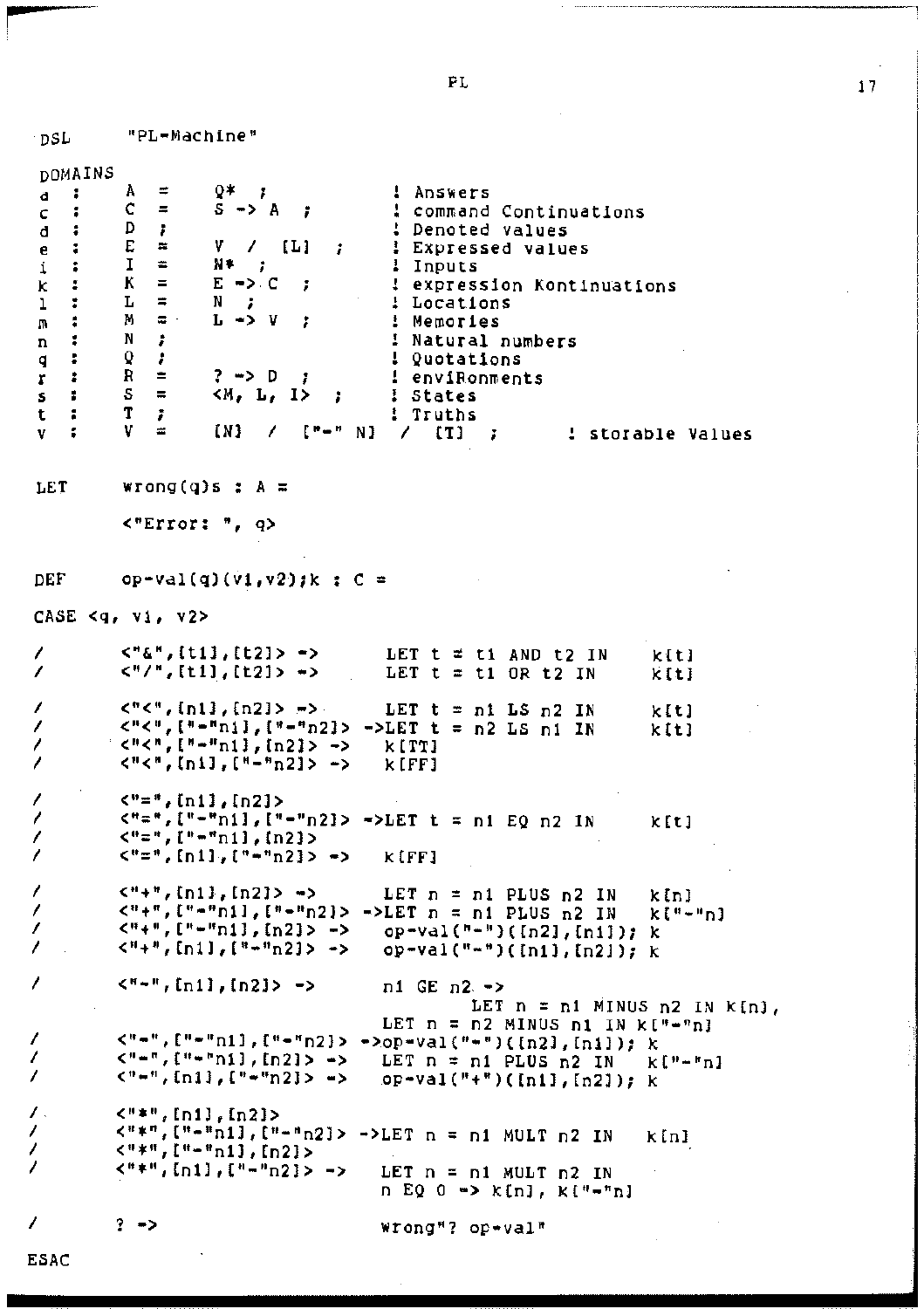```
LET init-r : R =LAM ?. ?
```
LET init  $s(i)$  : S =  $SLAM$  1, ?, 0, i>

LET  $new-loc(k)(s)$  : A = LET  $= s$ <br>LET  $1i = 1$  PLUS 1 IN k(llJ<m,ll,i>

```
LET 
        content(1)(k)(s) : A =
```

```
LET \langle m, 1', i \rangle = sLET v = m(1)IN (V NE ?) AND (1 LE 1') \rightarrow k(v)(s),
     wrong "? content" (s)
```
LET update $(1, v)$ (c)(s) : A =

```
LET \langle m,11,1\rangle = s<br>IN l LE 11 -> c\langle m\rangle1<-v, 11, 1>,
       wrong"? update"(s)
```
 $\mathcal{L}$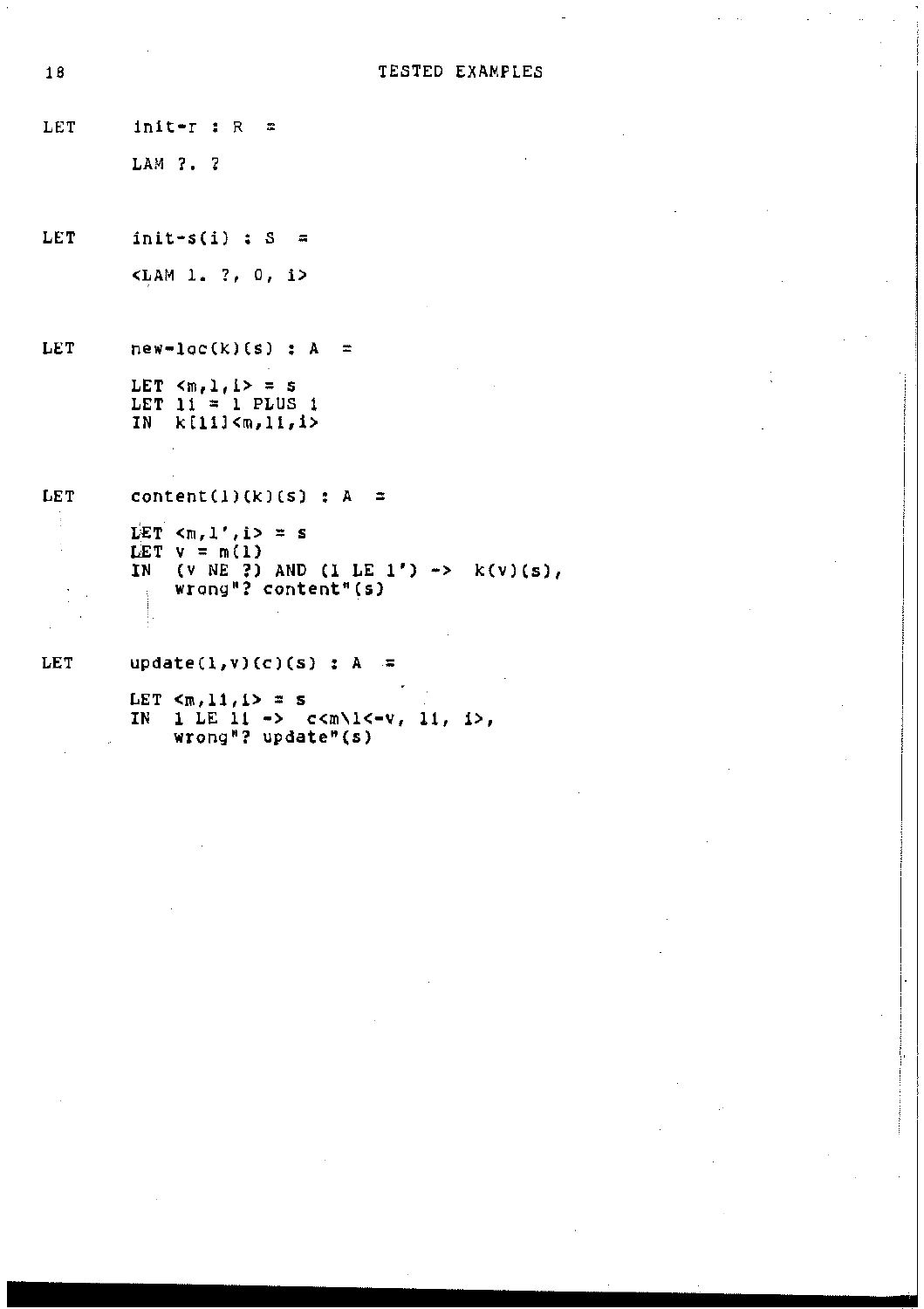$-LET$ 

read(k)(s) ;  $A =$ LET  $\langle m, 1, n0*\rangle = s$ IN CASE no\*  $\mathcal{L}$  $n$  PRE  $n* \rightarrow$  $k[n]{<}\kappa,1,n^*{>}$  $\mathcal{L}$ wrong"? read"(s)  $\leftrightarrow$   $\rightarrow$ **ESAC** 

**DEF**  $write(v)(c)(s) : A =$ 

quote( $v$ ) PRE  $c(s)$ 

WITH quote(v) :  $Q =$ 

| CASE v        |                       |                      |
|---------------|-----------------------|----------------------|
|               | $n \rightarrow$       | LET NUMBER $q* = n$  |
|               |                       | IN OUCTE G*          |
| $\sim$ $\sim$ | $[- -n] \rightarrow$  | LET NUMBER $q* = n$  |
|               |                       | IN QUOTE("-"PRE q*)  |
|               | $\{1\}$ $\rightarrow$ | t -> "IRUE", "FALSE" |
| ESAC          |                       |                      |

LET exec(f:(R -> C -> C))(1) : A =

f(init-r)(LAM s. <"Terminated OK">)(init-s(i))

IN

Kwrong, op-val, new-loc, content, update, read, write, exec>

**END**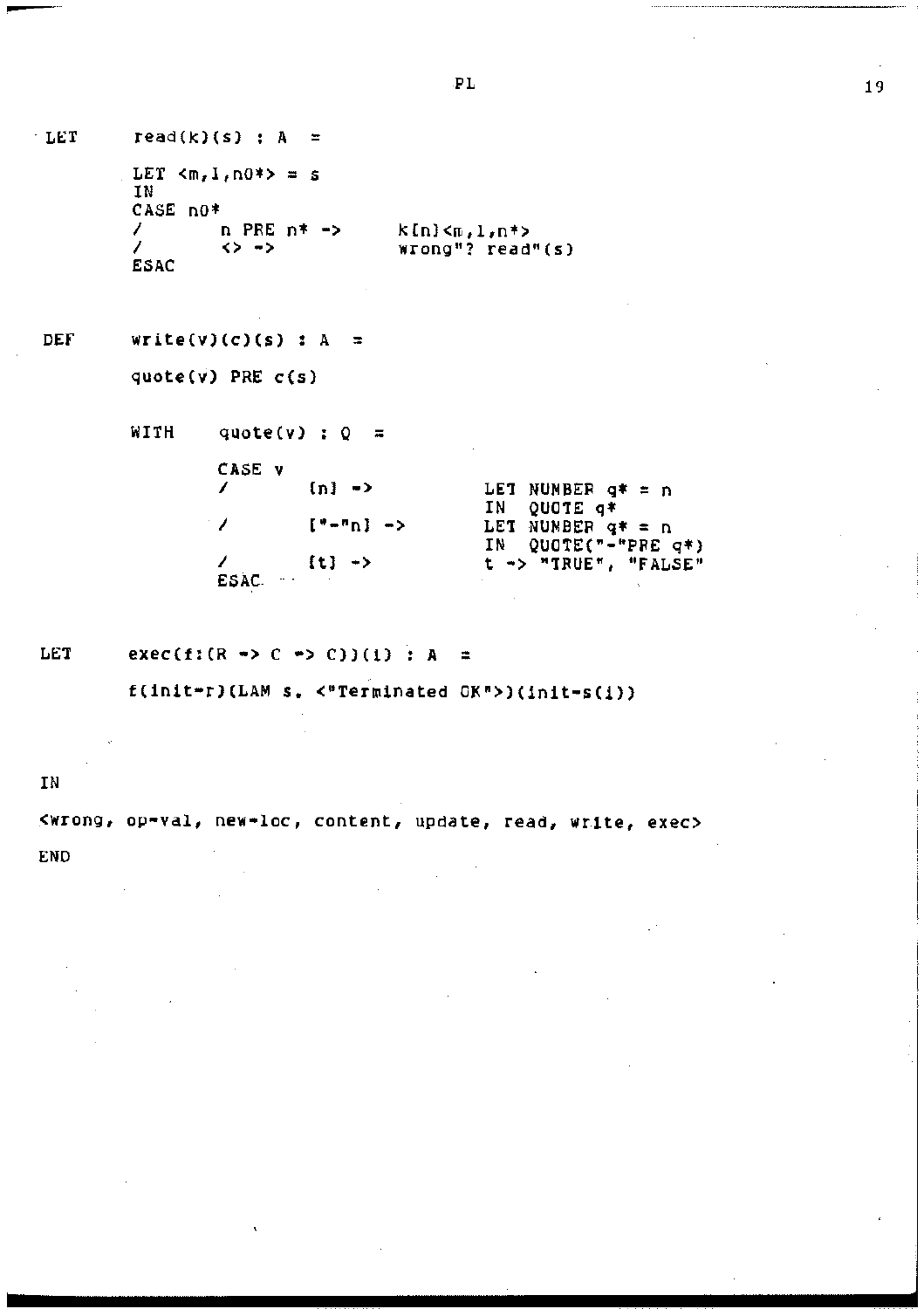ThiS description was worked out during a short visit to Edinburgh. The aim was to take Hike Gordon's semantics for M-Lisp (in the usual notation) and convert it to DSL as simply as possible.

No problems were encountered -- apart from choosing systematic names for the meta-variables -- and the final product was used to illustrate a talk on<br>SIS. It was not felt relevant to implement all the usual primitive M-Lisp operators.

Note the use of the pretty-printer for the output  $(s$ -expressions) -- the LAMB-notation for NODEs makes the original output rather unreadable.

```
Example Program:
```

```
label[append; 
\Upsilon[[li;l2];
    \begin{array}{cc}\n\text{[eq[1]:NIL]}-\text{>12;} \\
\text{T}\n\end{array}\rightarrow cons[car[li];
    l 
 \mathbf{I}l 
                                             append(cdr(lll;l2ll
```
[(A BJ;(C Dll

Result of Compiling and\_ Applying:

LAMB "M-Lisp-Semantics (Program) (M-Lisp-Machine)"

```
"(S.S)"NOOE<"A", 
  "CS.S)"NODE<"B", 
    "(S.S)"NODE<"C", "(S.S)"NODE<"C", "NIL">>>>
```
END

Result of Applying Pretty:

LAMB "Pretty(M-Lisp-Semantics(Program)(M-Lisp-Machine))"

<"A", "8", "C", "D">

END

Degree of Testedness: Low.

M•Lisp ----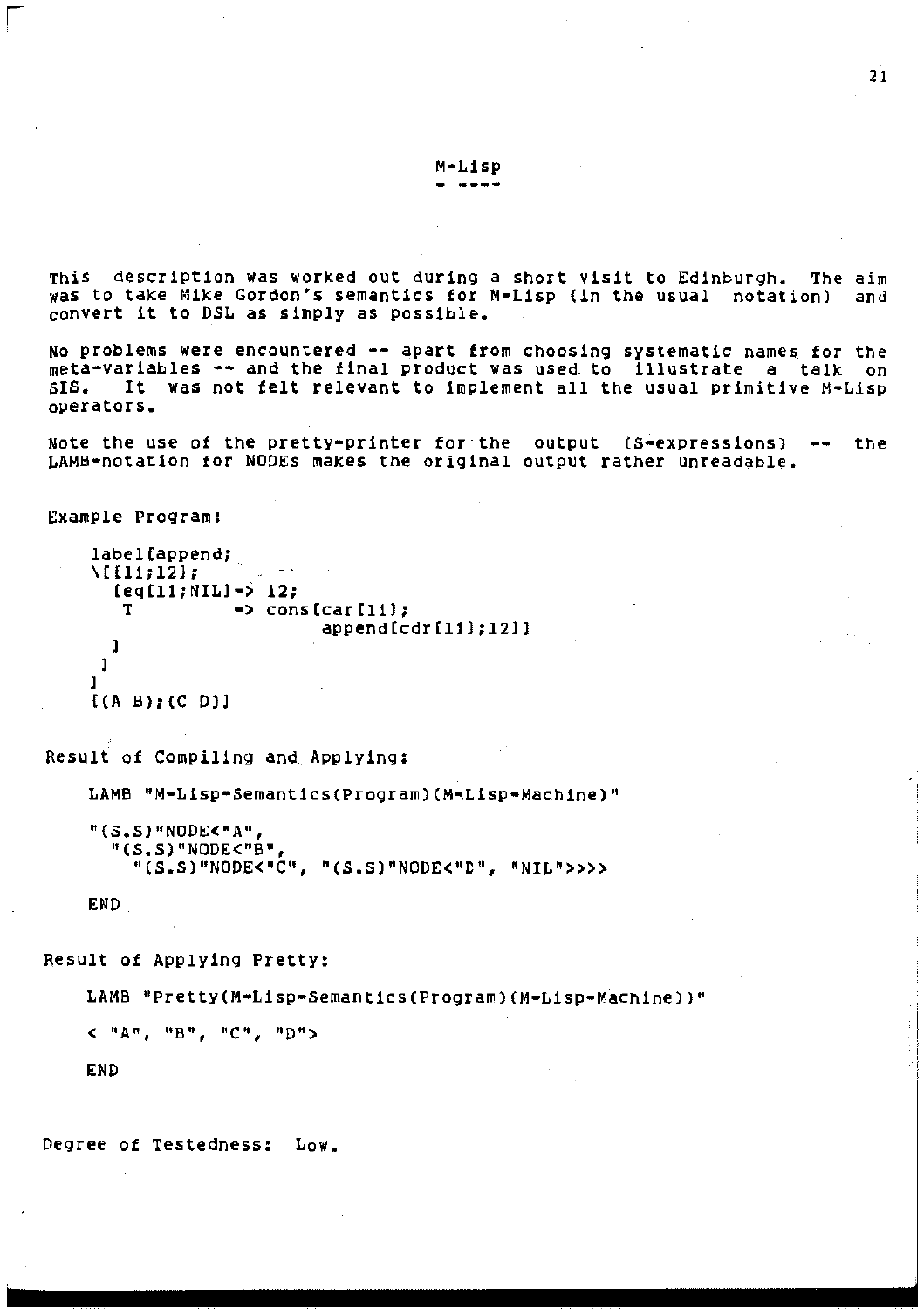CRAM "M-Lisp-Parser"

| SYNTAX                                                                                       |                                                                                                                                                                                                                                                                          |
|----------------------------------------------------------------------------------------------|--------------------------------------------------------------------------------------------------------------------------------------------------------------------------------------------------------------------------------------------------------------------------|
| form ::=                                                                                     | s-expr /<br>var<br>$\overline{\phantom{a}}$<br>func "[" form**";" "]"<br>7<br>"[" case*-";" "]" ;                                                                                                                                                                        |
| case ::=                                                                                     | form "->" form<br>- 7                                                                                                                                                                                                                                                    |
| var ::=                                                                                      | i de l<br>ide ;<br>- :                                                                                                                                                                                                                                                   |
| func<br>11=                                                                                  | "car" $\prime$<br>"cdr"<br>$\prime$<br>"cons" /<br>"atom" /<br>"eg"<br>$\overline{ }$<br>ide<br>$\prime$<br>"\" "[" "[" var#w";" "]" ";" form<br>#1# -<br>$\{\top\setminus$ " var# ";" form] /<br>"label"<br>мін —<br>ide ";" func<br>"1"<br>{"label" ide ";" func]<br>÷ |
| $ide :: =$                                                                                   | "ID"<br>$\sqrt{q}$ :<br>9:7                                                                                                                                                                                                                                              |
| $s$ -expr $:$ $*$                                                                            | atom<br>atom /<br>з.<br>비(비)<br>$s$ -expr $"$ ." $s$ -expr ")" /<br><b>ዞ ( ™</b><br>s-expr-seq ")"<br>х.<br>$s = \exp r - \sec q$                                                                                                                                        |
|                                                                                              | $s$ -expr-seq $s: = s$ -expr $s$ -expr-seq $s$<br>$[!(" s*expr "," s*expr*seq ")"]$<br>$"NIL"$ ;<br>÷                                                                                                                                                                    |
| $atom$ ::=                                                                                   | "AT" q<br>9 <sub>z</sub><br>:                                                                                                                                                                                                                                            |
| DOMAINS                                                                                      |                                                                                                                                                                                                                                                                          |
| form<br>case<br>func<br>i de<br>н<br>var<br>:<br>s-expr<br>÷<br>s-expr-seq<br>÷<br>atom<br>: | E<br>÷<br>c<br>Fn<br>F<br>x<br>s<br>s<br>Q                                                                                                                                                                                                                               |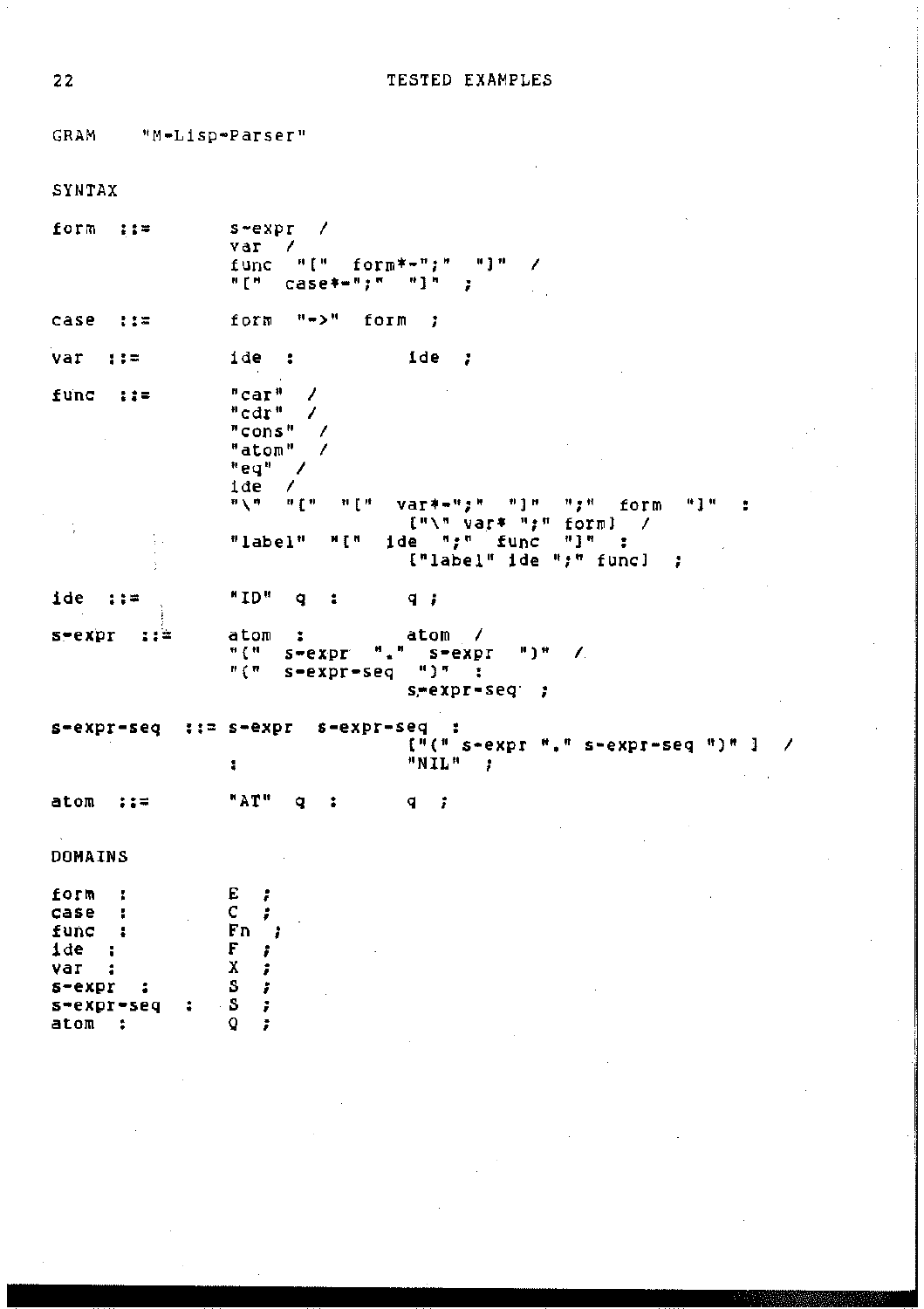| LEXIS               |                              |                                                                                           |
|---------------------|------------------------------|-------------------------------------------------------------------------------------------|
| prog<br>$\cdots$    | symb+ ;                      | $CONC$ symb+ $\uparrow$                                                                   |
| symb<br>- 115       | layout+ :<br>atom :<br>ide : | $\leftrightarrow$ /<br><out"at", atom=""> /<br/><out"id", ide=""> ;</out"id",></out"at",> |
| atom ::=            | u ud≭ ;                      | QUOTE(u PRE $ud*$ ) ;                                                                     |
| $\mathbf{1}$ de ::= | $1$ $1d$ :                   | QUOTE(1 PRE $1d$ *) :                                                                     |
| layout ===          | <b>ዛ ¤ / ርር</b> ¤ሮ®          | A COMEM A COMPM A COMIN<br>- 1                                                            |
| u                   | $H = 2.1$                    |                                                                                           |
| ud<br>ニニニ           | "A""2" / "O""9" ;            |                                                                                           |
| ı<br>222            | "a",  "z"<br>- 1             |                                                                                           |
| 1d<br>로프로           | "a""Z"                       | <b>7. "O""9"</b>                                                                          |

END

 $2\bar{3}$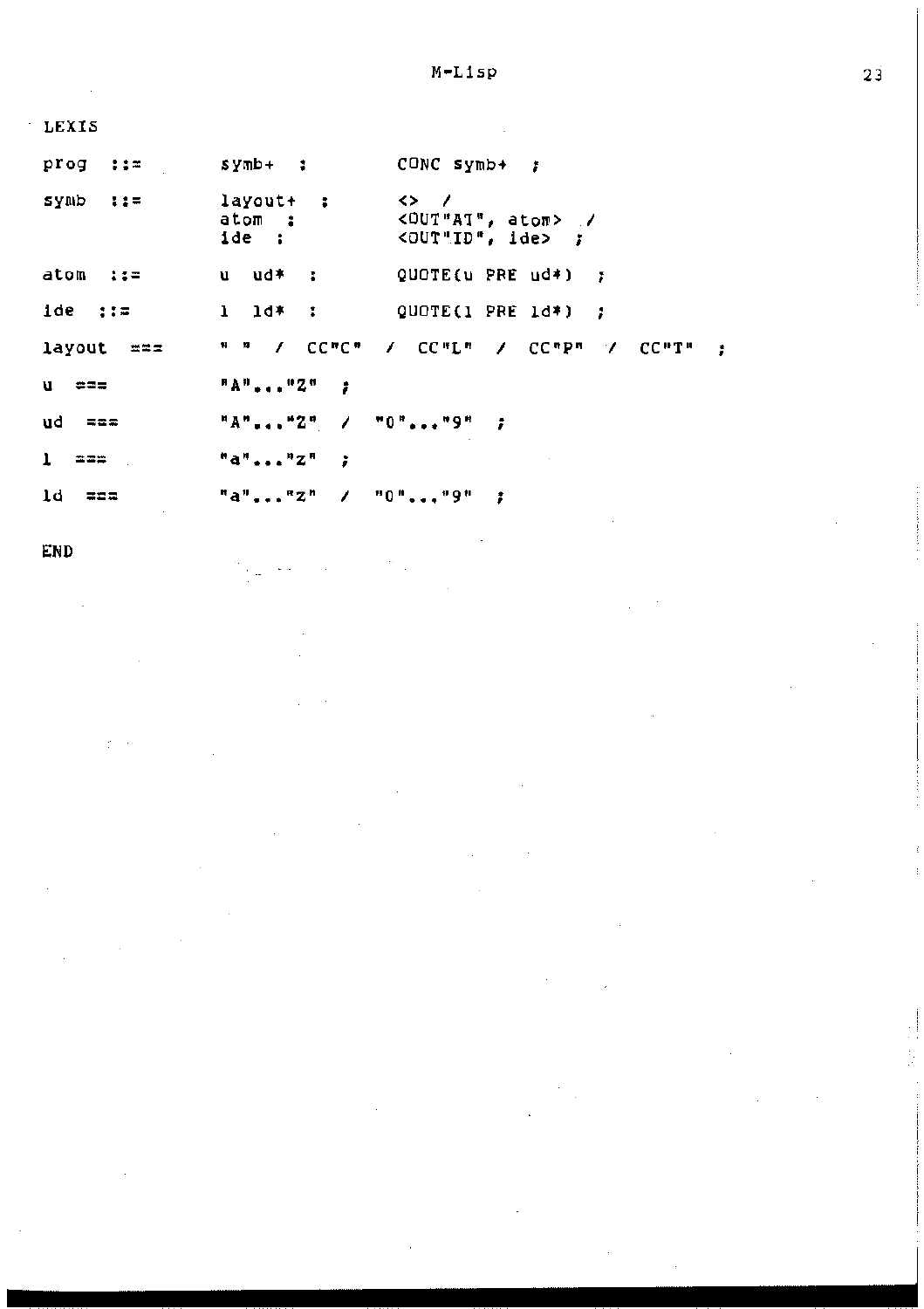"M-Lisp-Semantics" **DSL** ! Syntactic DOMAINS ! Forms  $e$  $\sim$  1 Е.  $\equiv$  $S1$  $\prime$  $[XX]$  $\overline{\phantom{a}}$  $[Fn "I" E* "I"]$  $\overline{\phantom{a}}$  $[1 + [1 + C* - 1] + ] - 1$  $[E^{\mu} \rightarrow^{\mu} E]$ ; : Cases  $\mathbf{r}$  $\mathbf C$  $\equiv$  $\mathbf C$  $['"car"]$ ! Functions Fn  $\overline{\phantom{a}}$ fn - 1  $\equiv$  $["cat"]$  $\lambda$  $[$ "cons"]  $\overline{\phantom{a}}$ ["atom"]  $\overline{\phantom{a}}$  $["eq"]$  $\prime$  $[F]$  $[$ "\" X\* ";" E] - 7  $[''label" F "f" Fn]$  $\mathbf{F}_{\frac{1}{2}}$ ! Fn-identifiers f  $\pm$  3  $\ddot{=}$ o Ť o ! Variables  $X =$ ÷  $\boldsymbol{\mathsf{x}}$  $\cdot$ : S-expressions S S  $\Lambda$  $\equiv$ Q EHEH S.H.A  $-0.303$  $\mathbf{s}$ ÷ ! Cuotations  $\bf Q$ ï q  $\ddot{\phantom{a}}$ DOMAINS ! Semantic ! Denoted values Funval D  $\blacksquare$  $S/I$ Ŧ. đ  $\ddot{\phantom{a}}$ Funval  $\equiv$  $S^* \rightarrow S$  $\cdot$ f٧  $\ddot{\cdot}$  $Q \rightarrow EnV \rightarrow D$ ! Environments  $\mathbf{z}$ Env  $\equiv$  $\rightarrow$ г ! Functions  $E \rightarrow Env \rightarrow S$ ee  $: =$  $\mathbf{r}$  $E^* \rightarrow EnV \rightarrow S^*$  $ee-S$  $C* \rightarrow Env \rightarrow S$ ;  $cc-S$  $\therefore$ ff  $Fn \rightarrow Env \rightarrow Funval$ - 1  $t =$ IN LAM e0.  $(Env \rightarrow X^* \rightarrow S^* \rightarrow Env),$ LAM <lay: <car, cdr, cons, atom, eq>: Funval#,  $check=sign(1 - 5)$ ,  $check*f:(D \rightarrow Funval),$  $((Env -> Funval), Env) -> Funval)$ app:  $\mathbf{p}_\bullet$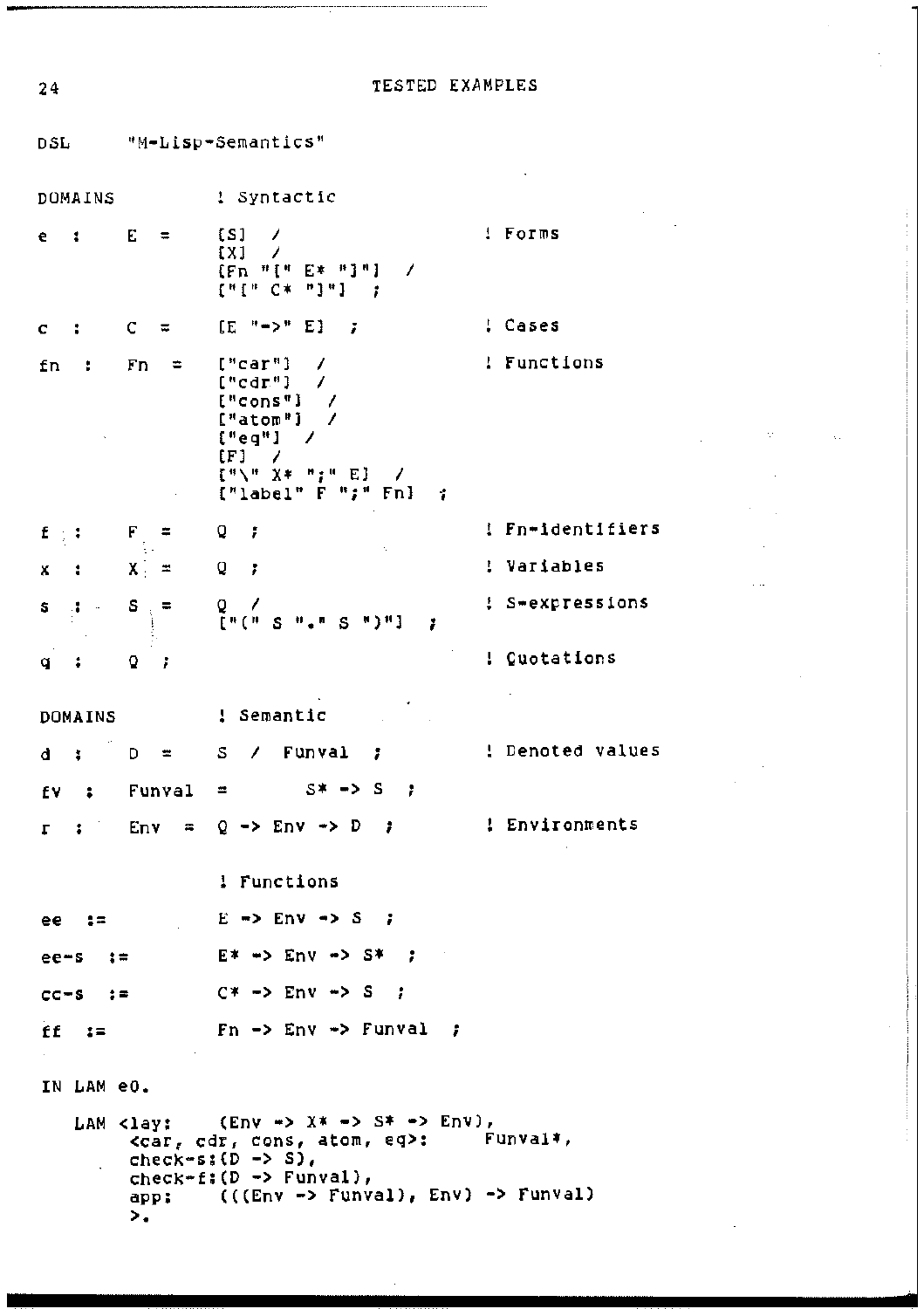| DEF | $ee(e)$ : $S =$           |                          |
|-----|---------------------------|--------------------------|
|     | CASE e<br><b>Contract</b> |                          |
|     | $/$ [s] $\rightarrow$     | s                        |
|     | $/(x) \rightarrow$        | $%check-S I(X)(r)$       |
|     | $/$ [fn "[" e* "]"] ->    | $ff(fn)r($ ee-s(e*)r $)$ |
|     | /["[" c* "]"] ~>          | $CC-S(C*)r$              |
|     | ESAC                      |                          |

| тттн | $ee-s(e*)r$ ; $S^* =$                  |                             |
|------|----------------------------------------|-----------------------------|
|      | CASE e*                                | п.                          |
|      | $\prime$ <> $\rightarrow$              | ◇                           |
|      | $/$ e1 PRE e1* $\rightarrow$           | $ee(e1)$ r PRE $ee-s(e1*)r$ |
|      | <b>ESAC</b><br>$\sim 100$ km s $^{-1}$ |                             |

WITH  $cc-s(c*)r$  ;  $S =$ CASE C\*  $/$  <>  $\rightarrow$  $\leftrightarrow$ / [e1 "->" e2] PRE c1\* ->

| CASE ee(el)r             |              |
|--------------------------|--------------|
| $\prime$ "NII" ->        | $cc-s(c1*)r$ |
| $\prime$ ? $\rightarrow$ | ee(e2)r      |
| ESAC                     |              |

**ESAC**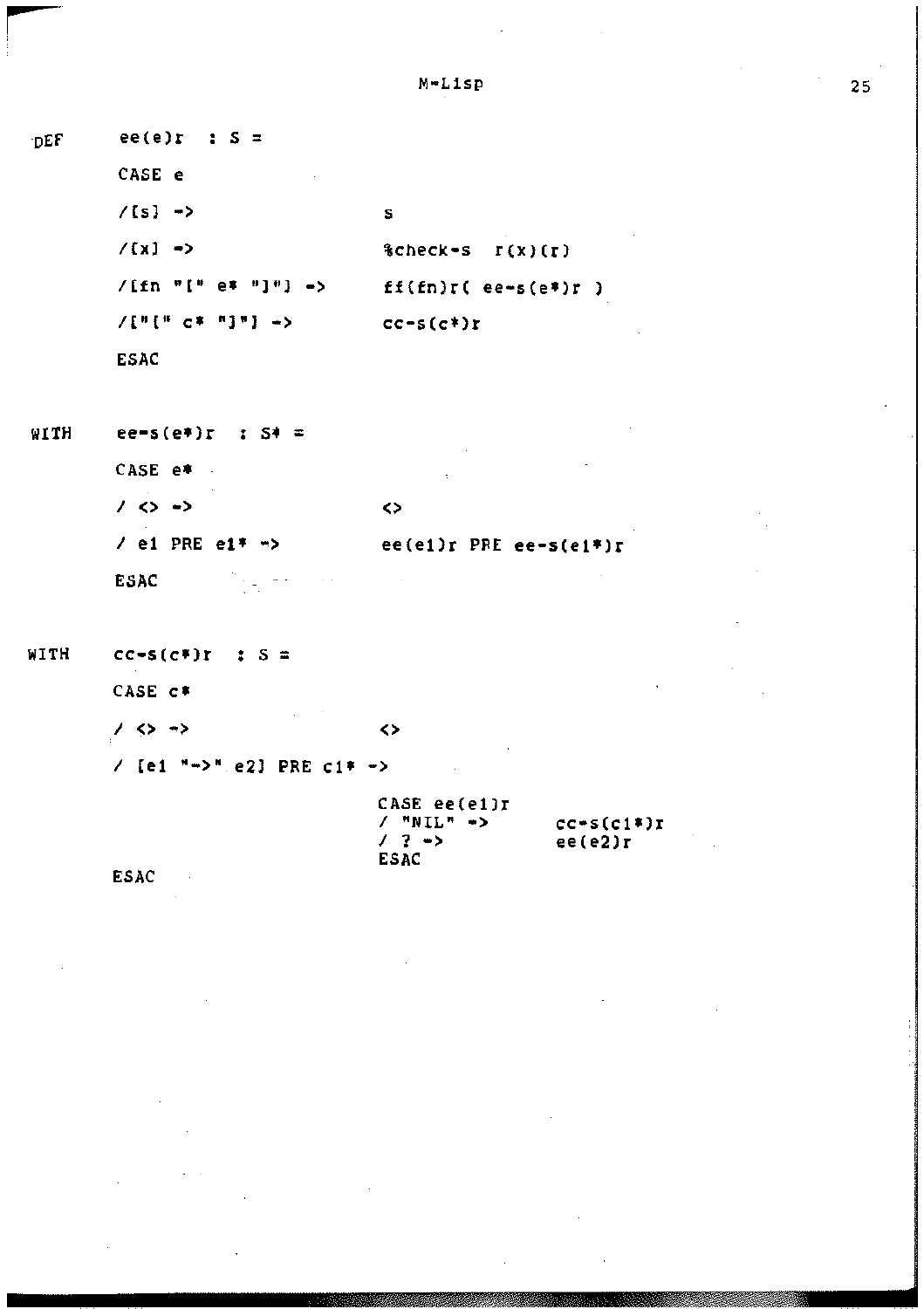```
26 TESTED EXAMPLES
```
WITH **ff(fn)r** : Funval = CASE fn **/[ <sup>11</sup> car"l** -> car **/{"cdr"J** -> cdr **/("cons"l** -> **cons /["atom"l** -> **atom**   $/(^neq)^n$   $\rightarrow$ eq  $I(f) \rightarrow$  & \$check-£ r(f)(r) **LAM s\*. ee(e)( lay r x\* s\*** ) /["\" **X\* n;n e)** -> **/[ <sup>11</sup> label" f** "•" • **fnl** •> **FIXLAM v:(Env •> Funval).** LAM  $r'$ . ff(fn)(r'\f<-v) ) %app (r)

ESAC  $\sim$ IN ee(e0)(LAM q. ?)

END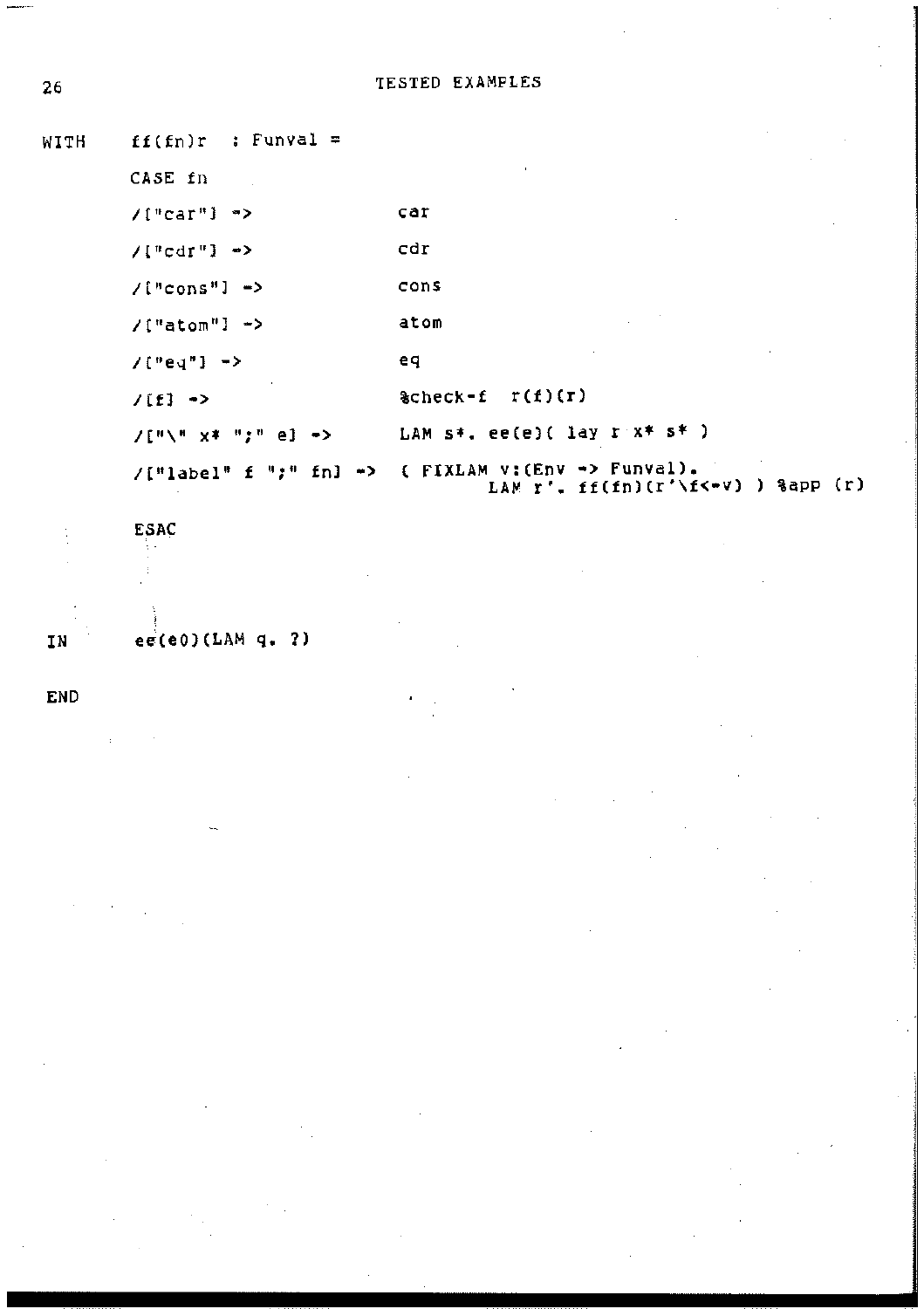DOMAINS : Syntactic  $e$  : E  $\equiv$  $[<sub>S</sub>]$  $\overline{ }$ ! Forms  $[<sub>X</sub>]$  $\prime$  $[Fn - 1]$   $F + F + -1$  $\overline{\phantom{a}}$  $[111 \text{ C* } 111]$  $\epsilon$ ×  $\overline{c}$  $\hat{\Xi}$  $[E^{-n}$  =>\* E] ; ! Cases Fn  $\blacksquare$  $["car"]$  $fn$ :  $\mathcal{L}$ ! Functions  $\mathbb{R}$  $["cdr"]$  $\mathcal{L}$  $['cons"]$  $\overline{\phantom{a}}$  $['atom"]$  /  $["eq"]$  $\mathcal{L}$  $[**F**]$  /  $\begin{bmatrix} \pi \end{bmatrix}$  "  $X \ast \pi$ , "  $E$ ]  $\overline{\phantom{a}}$  $[$ "label"  $F$  " $F$ "  $F$ n] ; t in  $\mathbf{f}$ ÷. F Q ! Fn-identifiers  $\blacksquare$ ÷ x  $\mathbf x$  $\ddot{\phantom{a}}$  $\equiv$ o - 7 ! Variables S  $\mathcal{L}$ o s ÷  $\mathbf{m}$ ! S-expressions **IPCH S H.H S HIMI** ÷  $Q \rightarrow$  $\mathbf{q}$  $\cdot$ ! Cuotations DOMAINS ! Semantic d.  $\mathbf{r}$  $D = \pm$ S. / Funval ; ! Denoted values fv  $\ddot{\phantom{a}}$ Funval  $\equiv$  $S^* \rightarrow S$  $\mathbf{r}$  $\mathbf{r}$  $Env =$  $Q \rightarrow$  Env  $\rightarrow$  D  $\rightarrow$ . Environments ! Functions  $lay :=$ Env ->  $X^*$  ->  $S^*$  -> Env ÷  $car, car, cons, atom, eq :=$ Funval ÷  $check- s :=$  $D \rightarrow S$ ; check-f  $\mathbf{r}$  $D \rightarrow Funval$ app := ((Env -> Funval), Env) -> Funval ;

DSL<sup>.</sup>

"M-Lisp-Machine"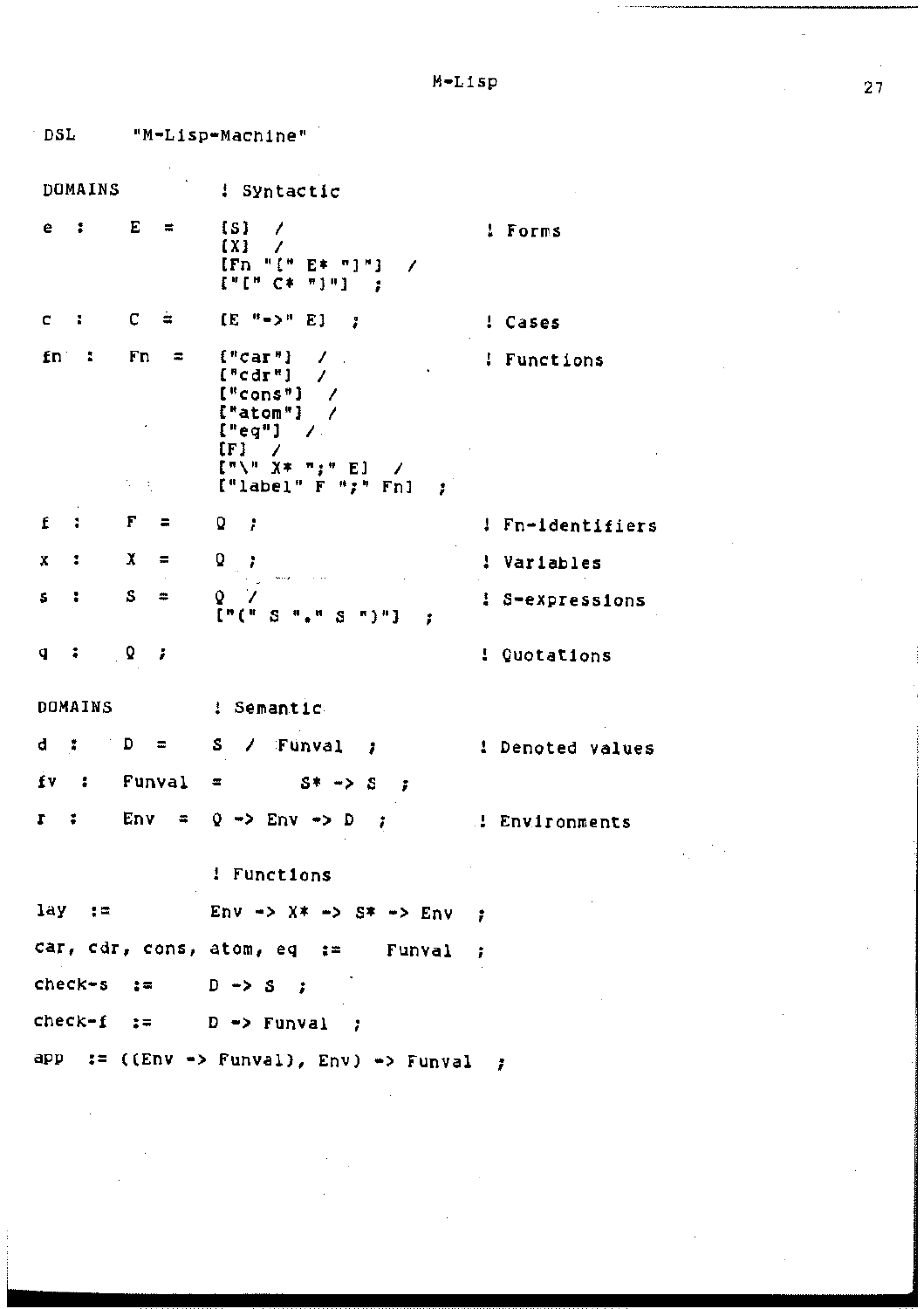**TESTED EXAMPLES** 

lav r  $x*$   $s*$  :  $Env =$ DEF CASE  $\langle x^*, s^*\rangle$  $150,0000$  $\mathbf r$ LET  $r1 = r \setminus x1 \leftarrow (LAM r', s1)$ /  $\langle x1$  PRE  $x1*,$  si PRE si\*> -> IN lay r1 x1\* s1\* **ESAC** LET car<s>  $\therefore$   $S =$ /  $[!(" s1 "." s2 ")!]$  -> s1 ESAC CASE s LET  $cdr(s)$  :  $S =$ CASE s /  $\lceil \cdot \rceil$  s1 ", " s2 ")"] -> s2 ESAC  $\sim$  $\frac{1}{2}$  . **LET** cons<s1, s2>  $: S =$  $[1(n+1)1]$   $[1(n+1)2]$ LET  $atoms > : S =$ CASE S и́ти  $\sqrt{QU}$ OTE ? ->  $/1^{n}$ (\* 51 "." 52 ")"] -> "NIL" **ESAC** eq<s1,s2> : S = **LET** /  $\overline{C}$   $\overline{C}$   $\overline{C}$   $\overline{C}$   $\overline{C}$   $\overline{C}$   $\overline{C}$   $\overline{C}$   $\overline{C}$   $\overline{C}$   $\overline{C}$   $\overline{C}$   $\overline{C}$   $\overline{C}$   $\overline{C}$   $\overline{C}$   $\overline{C}$   $\overline{C}$   $\overline{C}$   $\overline{C}$   $\overline{C}$   $\overline{C}$   $\overline{C}$   $\overline{C}$   $\over$ **ESAC**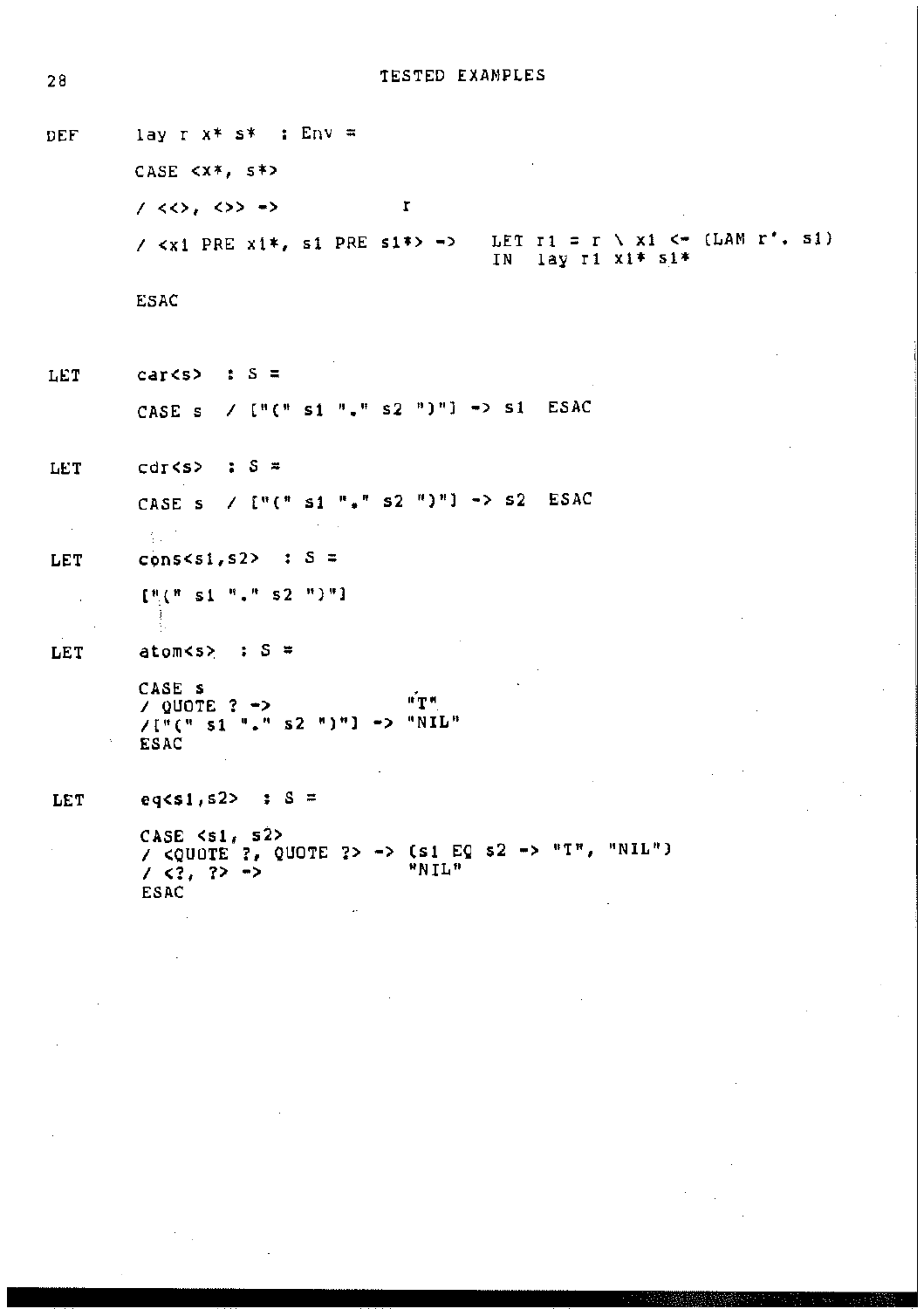d

 $\frac{1}{2}$ 

LET check=s d  $s =$ CASE d I QUOTE ?  $\frac{1}{2}$  [<sup>11</sup>(<sup>1</sup> s1<sup>n</sup> <sup>1</sup> s2<sup>n</sup>)<sup>n</sup>] ->

ESAC

**LET check•f Q : Funval** = CASE d  $/$  (LAM ?, ?)  $\rightarrow$ ESAC d

**app(v: (Env ·> Funval), r) Env** = LET  $\mathcal{A}^{\prime}=\left\langle \mathcal{A}\right\rangle _{0}$ v(r)

**IN < lay <sup>1</sup> <car, cdr 1 C?-ns·,- atom 1 eq>, check-s,**  check-f, **app** >

 $\omega \rightarrow -\omega$ 

END

 $\mathcal{A}_{\mathcal{A}}$  .

 $\mathbf{r}$ ŧ.

 $\sim$   $\sim$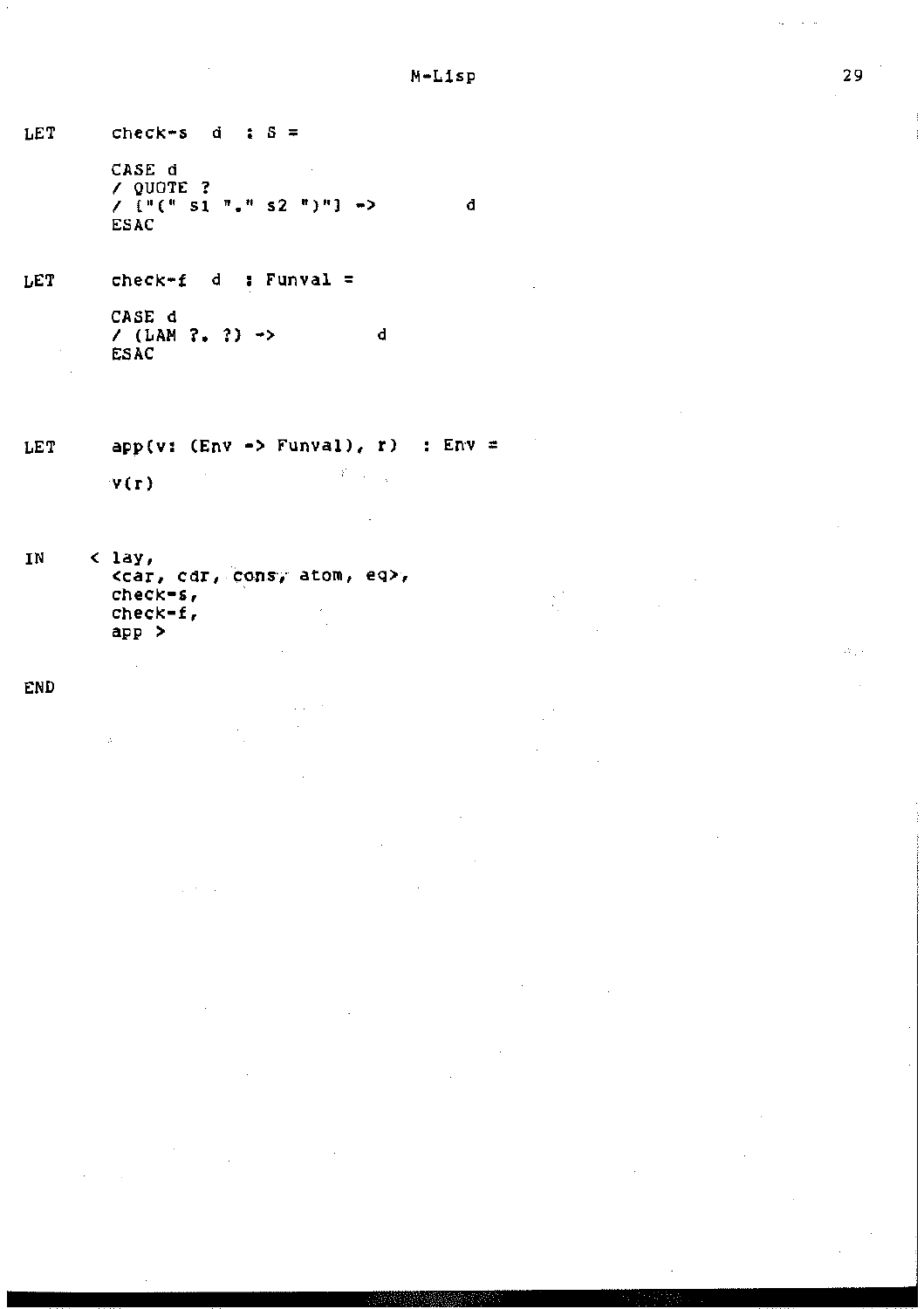| DSL     |                   | "Pretty"                   |                |                                                                                                                                                                                                                                            |                                   |  |                                    |  |                            |  |                            |
|---------|-------------------|----------------------------|----------------|--------------------------------------------------------------------------------------------------------------------------------------------------------------------------------------------------------------------------------------------|-----------------------------------|--|------------------------------------|--|----------------------------|--|----------------------------|
| DOMAINS |                   |                            |                |                                                                                                                                                                                                                                            |                                   |  |                                    |  |                            |  |                            |
| s       |                   | S.                         | $\equiv$       | $\begin{bmatrix} 0 & 0 \\ 0 & 0 \end{bmatrix}$ $\begin{bmatrix} 0 & 0 \\ 0 & 0 \end{bmatrix}$ $\begin{bmatrix} 0 & 0 \\ 0 & 0 \end{bmatrix}$ $\begin{bmatrix} 0 & 0 \\ 0 & 0 \end{bmatrix}$ $\begin{bmatrix} 0 & 0 \\ 0 & 0 \end{bmatrix}$ | - 7                               |  |                                    |  |                            |  |                            |
| $\circ$ |                   | O                          | $\equiv$       | $\frac{0}{0}$ ,                                                                                                                                                                                                                            |                                   |  |                                    |  |                            |  |                            |
| DEF     | $pretty(s)$ : 0 = |                            |                |                                                                                                                                                                                                                                            |                                   |  |                                    |  |                            |  |                            |
|         |                   | CASE s                     |                |                                                                                                                                                                                                                                            |                                   |  |                                    |  |                            |  |                            |
|         |                   |                            | / QUOTE $?$ -> |                                                                                                                                                                                                                                            | s                                 |  |                                    |  |                            |  |                            |
|         |                   | $/$ ["(" si "." s2 ")"] -> |                |                                                                                                                                                                                                                                            |                                   |  |                                    |  |                            |  |                            |
|         |                   |                            |                |                                                                                                                                                                                                                                            | LET $01 = \text{prety}(s1)$<br>1N |  | ALSO $o2 = pretty(s2)$<br>o2 IS ?* |  | $02$ IS "NIL" -> < $01$ >, |  | -> $01$ PRE $02$ , <01,02> |
|         |                   | ESAC                       |                |                                                                                                                                                                                                                                            |                                   |  |                                    |  |                            |  |                            |
| ΙN      |                   |                            | pretty         |                                                                                                                                                                                                                                            |                                   |  |                                    |  |                            |  |                            |

END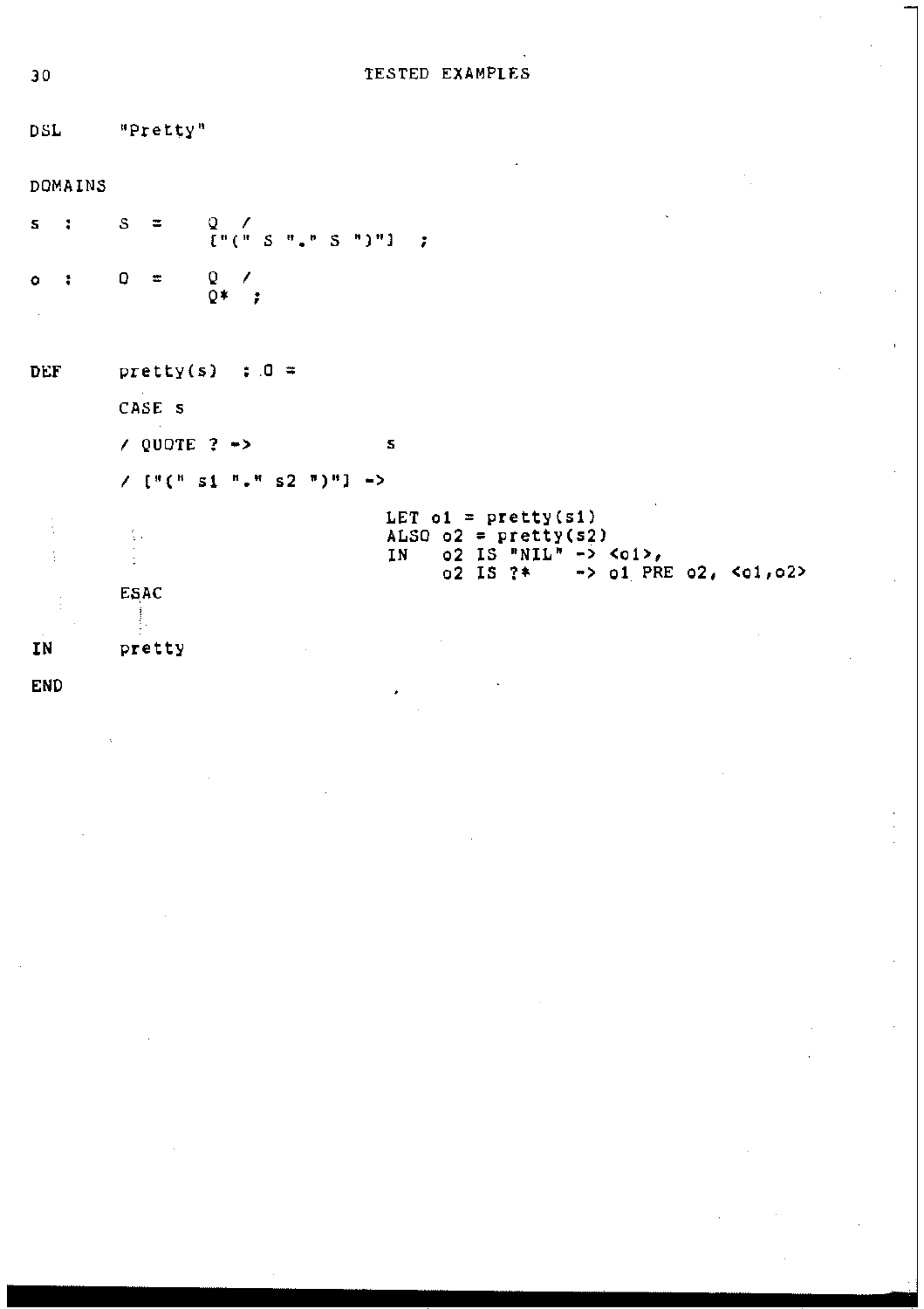## REFERENCES

### ASFLE

V.Donzeau•Gouge, G.Kahn, B.Lang:

"A Complete Machine-Checked Definition ·of a Simple Programming Language using Denotational Semantics".

IRIA Rapport de Recherche 330 (1978).

Available from:

IRIA B,P,!OS f-78150 Le Chesnay France.

**Contractor** 

i jihat jihat<br>Manazarta

### BASIC

Jens Dohn, Karsten Staer;

 $\mathbb{P}^1$  .

"BASIC semantics".

... —

DAIMI Internal Report 79·4-3, Aarhus (1979).

(N.B. About 100 pages long -- only recommended to those intending to write a BASIC semantics themselves!)